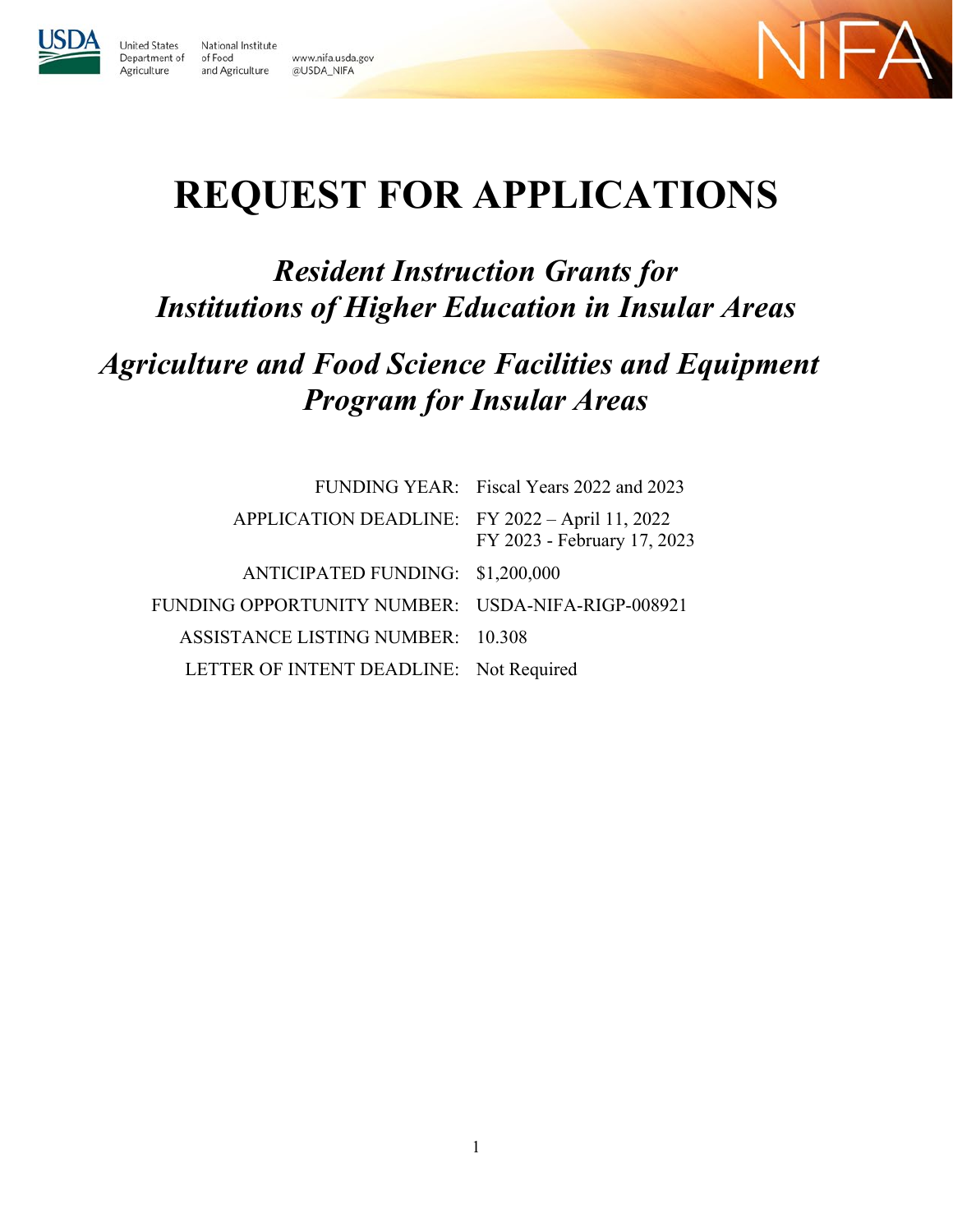## **INITIAL ANNOUNCEMENT**

National Institute of Food and Agriculture United States Department of Agriculture

<span id="page-1-0"></span>**Assistance Listing:** The Resident Instruction Grants Program for Institutions of Higher Education in Insular Areas is listed in the Assistance Listings under number 10.308.

| <b>Task Description</b>        | <b>Deadline</b>                                                                                             |
|--------------------------------|-------------------------------------------------------------------------------------------------------------|
|                                | Application:   FY 2022: April 11, 2022 (5:00 P.M. Eastern)<br>FY 2023: February 17, 2023 (5:00P.M. Eastern) |
|                                |                                                                                                             |
| Letter of Intent: Not Required |                                                                                                             |
|                                | Applicants Comments:   Within six months from the issuance of this notice                                   |
|                                | (NIFA may not consider comments received after the sixth month)                                             |

## <span id="page-1-1"></span>**Table 1:** Key Dates and Deadlines

*Advancing Diversity, Equity, Inclusion, and Accessibility***.** NIFA recognizes research, education, and extension efforts will have the greatest impacts when equity is grounded in the programs. NIFA is committed to enhancing diversity, equity, inclusion, and accessibility of programs and encourages individuals, institutions, and organizations from underserved communities to apply to funding opportunities as lead, co-lead, or subaward recipient(s), and to engage as leaders in the peer panel review process to support the development of strong networks and collaborations. NIFA encourages applications that engage diverse communities and have broad impacts through research, education, extension, and integrated activities to address current and future challenges.

*Stakeholder Input*. The National Institute of Food and Agriculture (NIFA) seeks comments on all request for applications (RFAs) so it can deliver **programs** efficiently, effectively, with integrity, and with a focus on customer service. NIFA considers comments, to the extent possible when developing RFAs and use comments to help meet the requirements of [Section 103\(c\)\(2\) of the](https://uscode.house.gov/view.xhtml?req=(title:7%20section:7613%20edition:prelim)%20OR%20(granuleid:USC-prelim-title7-section7613)&f=treesort&edition=prelim&num=0&jumpTo=true)  [Agricultural Research, Extension, and Education Reform Act of 1998 \(7 U.S.C. 7613\(c\)\(2\)\).](https://uscode.house.gov/view.xhtml?req=(title:7%20section:7613%20edition:prelim)%20OR%20(granuleid:USC-prelim-title7-section7613)&f=treesort&edition=prelim&num=0&jumpTo=true) Applicants may submit written comments to  $Policy@usda.gov$  (email is for comments only). Please use the following subject line: Response to the Resident Instruction Grants Program for Institutions of Higher Education in Insular Areas (RIIA) RFA.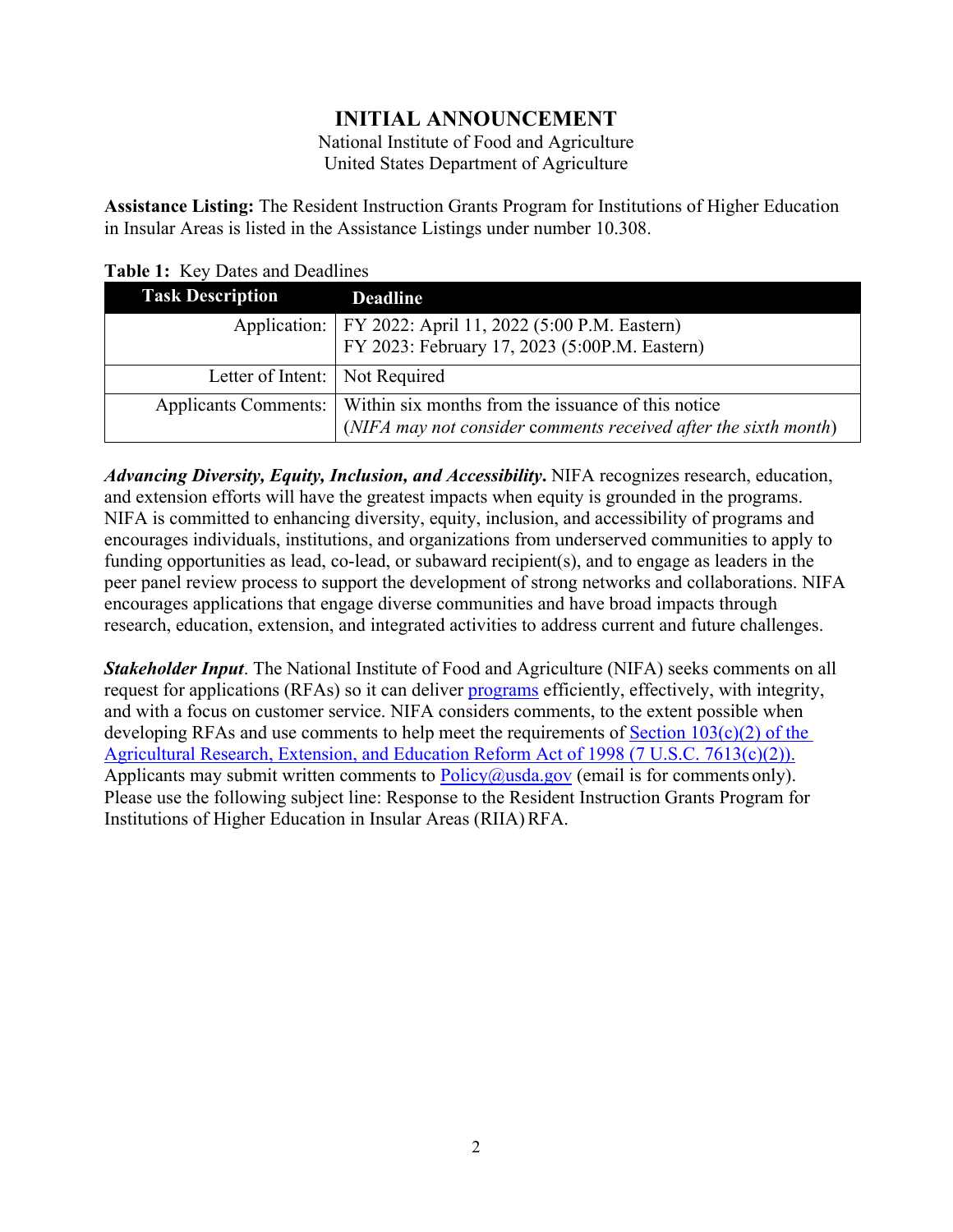#### **EXECUTIVE SUMMARY**

<span id="page-2-0"></span>NIFA requests applications for the Resident Instruction Grants Program for Institutions of Higher Education in Insular Areas (RIIA) and the Agriculture and Food Sciences Facilities and Equipment (AGFEI) for land-grant colleges and universities in the Insular Areas for fiscal years (FY) 2022 and 2023 to strengthen the capacity to carry out resident instruction, curriculum, and teaching programs in the food and agricultural sciences as well as to upgrade agriculture and food science facilities, and equipment necessary to conduct tropical and subtropical agricultural research. The anticipated amount available for grants in FY 2022 and FY 2023 is approximately \$1,200,000.

This notice identifies the objectives for RIIA and AGFEI projects, deadlines, funding information, eligibility criteria for projects and applicants, and application forms and associated instructions.

This RFA is being released prior to the passage of an appropriations act for FY 2022 and FY 2023. Enactment of additional continuing resolutions or an appropriations act may affect the availability or level of funding for this program.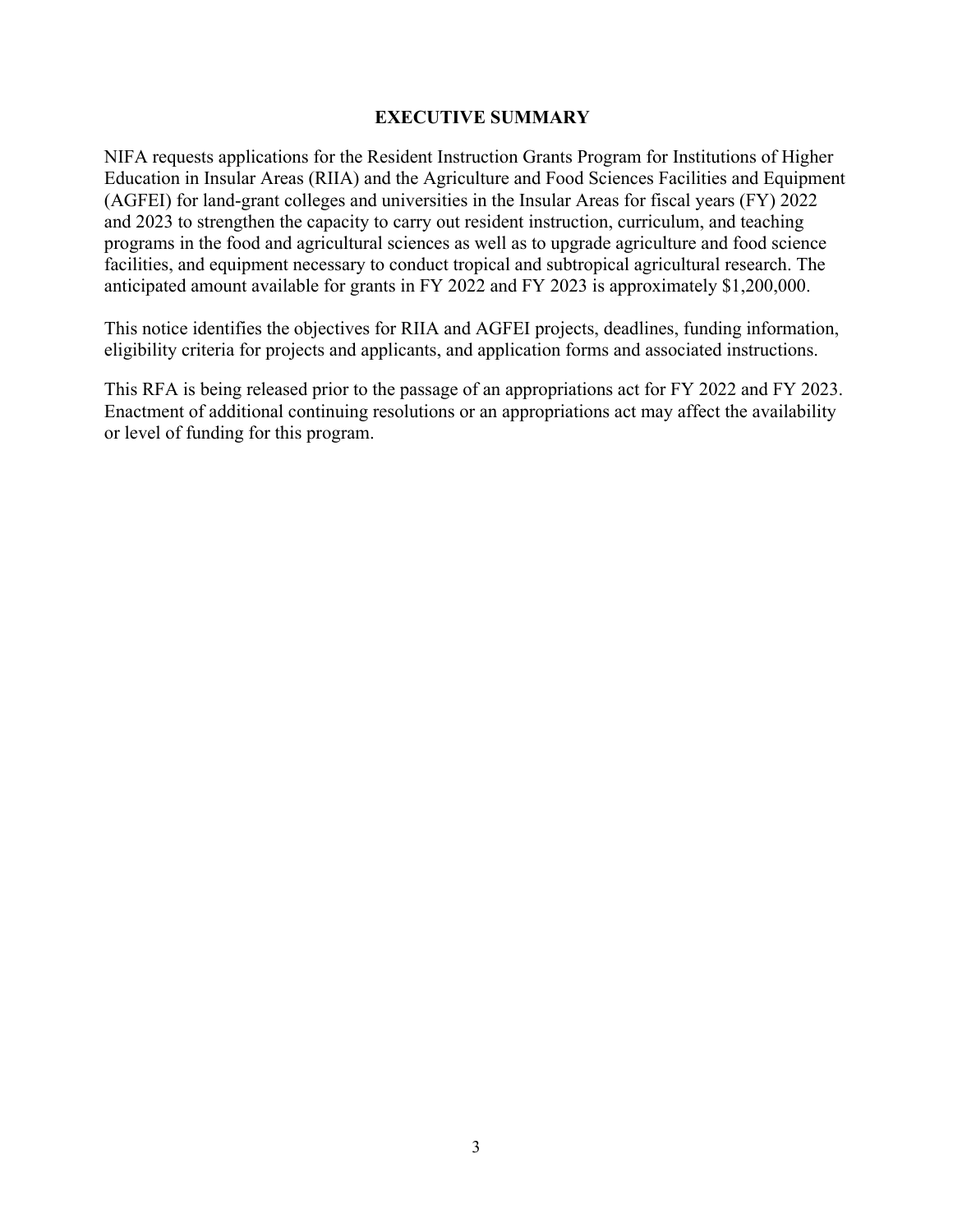|  | <b>TABLE OF CONTENTS</b> |
|--|--------------------------|
|--|--------------------------|

<span id="page-3-0"></span>

| A.<br><b>B.</b> |  |  |
|-----------------|--|--|
|                 |  |  |
| A.              |  |  |
| <b>B.</b>       |  |  |
| $\mathbf{C}$ .  |  |  |
|                 |  |  |
| A <sub>1</sub>  |  |  |
| <b>B.</b>       |  |  |
|                 |  |  |
| A.              |  |  |
| <b>B.</b>       |  |  |
| $C_{\cdot}$     |  |  |
|                 |  |  |
| $A$ .           |  |  |
| <b>B.</b>       |  |  |
| $C$ .           |  |  |
| D.              |  |  |
|                 |  |  |
| A.              |  |  |
| <b>B.</b>       |  |  |
|                 |  |  |
| A.              |  |  |
| <b>B.</b>       |  |  |
| $C$ .           |  |  |
|                 |  |  |
|                 |  |  |
|                 |  |  |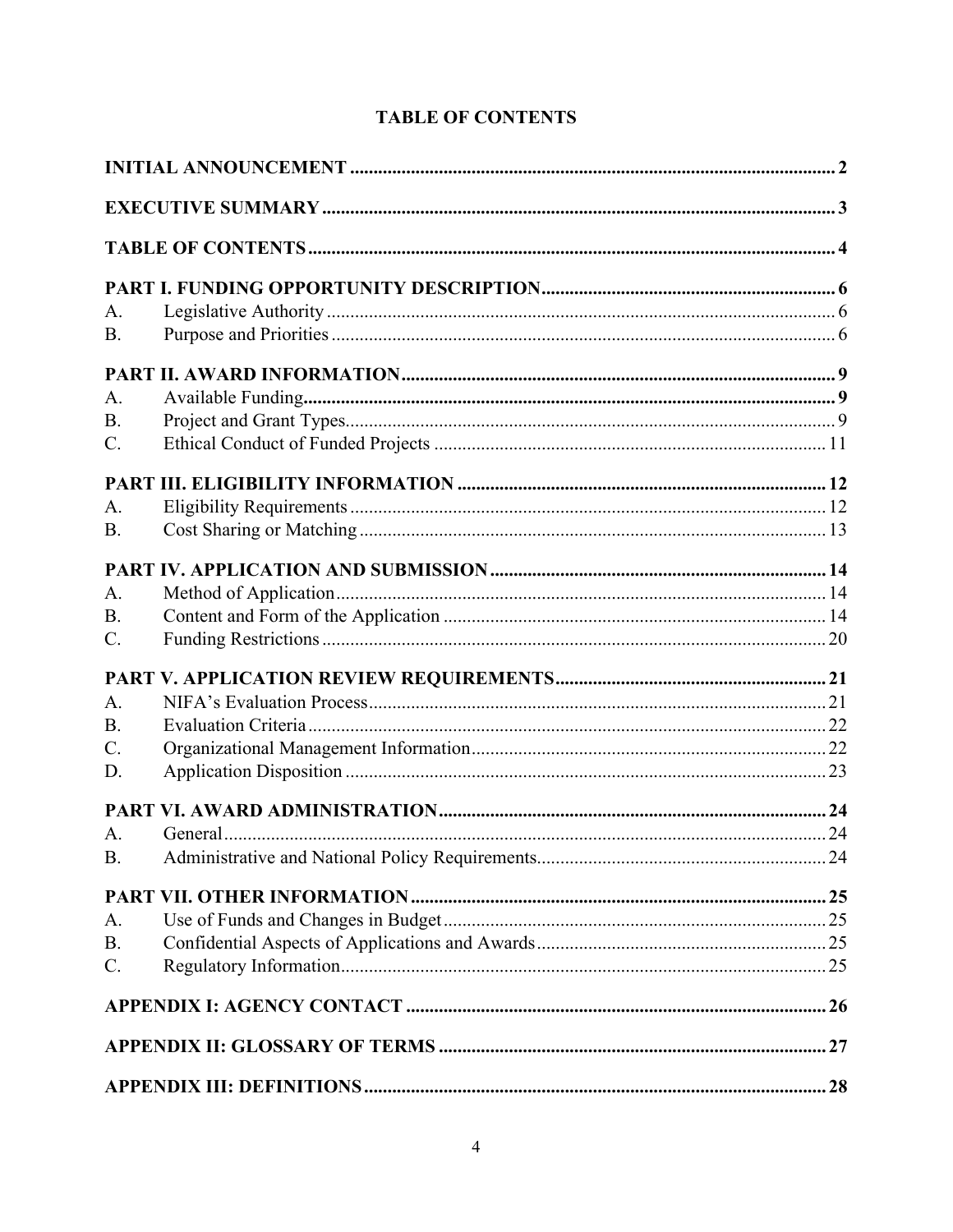## **TABLE OF TABLES**

## **TABLE OF FIGURES**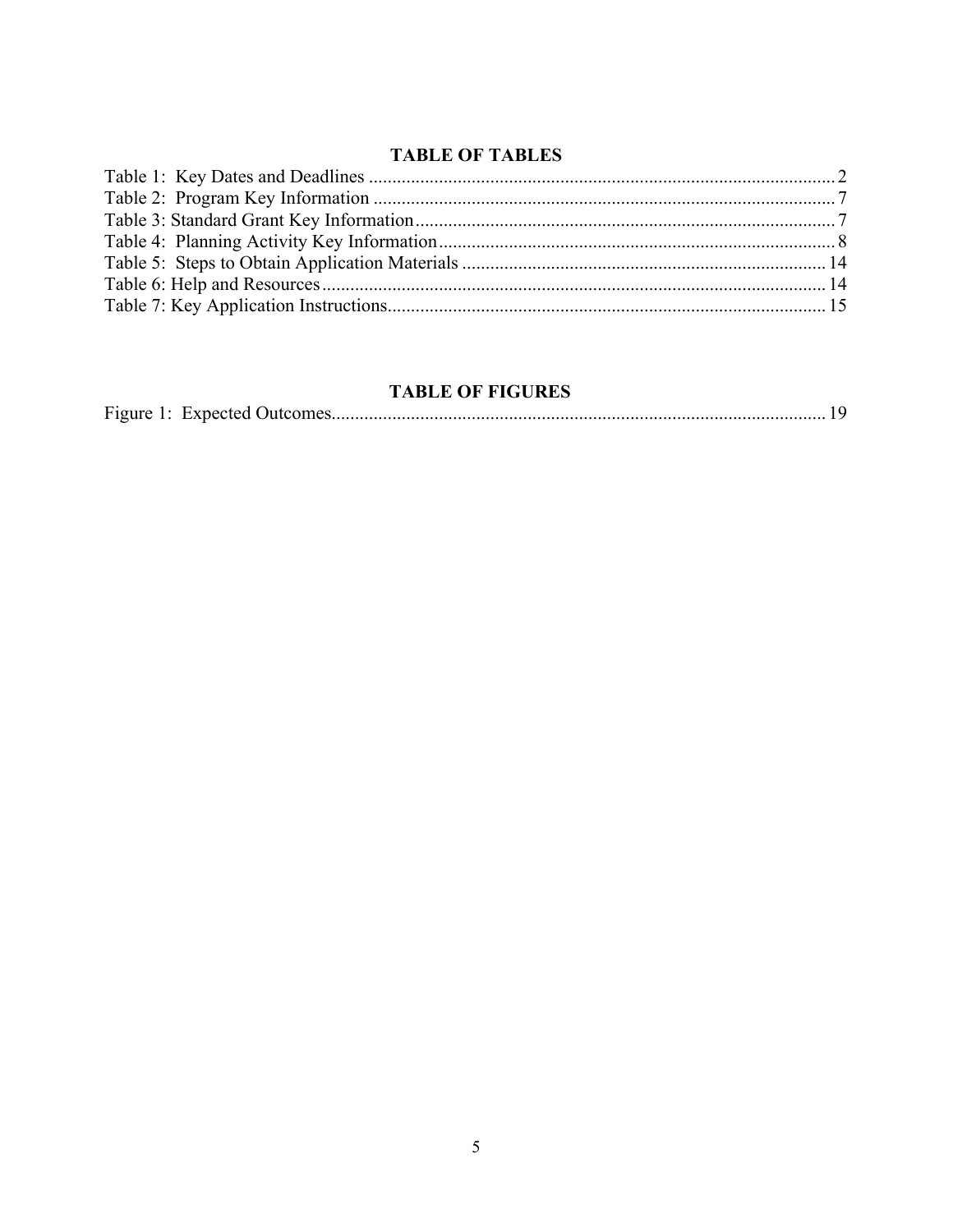## <span id="page-5-0"></span>**PART I. FUNDING OPPORTUNITY DESCRIPTION**

## <span id="page-5-1"></span>**A. Legislative Authority**

This Funding Opportunity covers both the Resident Instruction Grants for Institutions of Higher Education in Insular Areas (RIIA) and the Agriculture and Food Sciences Facilities and Equipment (AGFEI) program. RIIA are authorized under [7 U.S.C 3363.](https://uscode.house.gov/view.xhtml?req=granuleid:USC-prelim-title7-section3363&num=0&edition=prelim) The AGFEI program is authorized under [7 U.S.C. 3222b-2.](https://uscode.house.gov/view.xhtml?hl=false&edition=prelim&req=granuleid%3AUSC-prelim-title7-section3222b-2&num=0&saved=%7CKHRpdGxlOjcgc2VjdGlvbjozMjIyYiBlZGl0aW9uOnByZWxpbSk%3D%7C%7C%7C0%7Cfalse%7Cprelim)

## <span id="page-5-2"></span>**B. Purpose and Priorities**

The purpose of these programs is to promote and strengthen the ability of eligible institutions in the Insular Areas to carry out education within the food and agricultural sciences.

## **RIIA projects:**

- 1. strengthen institutional educational capacities, including libraries, curriculum, faculty, scientific instrumentation, instruction delivery systems, and student recruitment and retention, in order to respond to identified State, regional, national, or international education needs in the food and agricultural sciences;
- 2. attract and support undergraduate and graduate students in order to educate them in identified areas of national need in the food and agricultural sciences;
- 3. facilitate cooperative initiatives between two or more insular area eligible institutions, or between those institutions and units of state government or organizations in the private sector, to maximize the development and use of resources such as faculty, facilities and equipment to improve food and agricultural sciences teaching programs; and
- 4. conduct undergraduate scholarship programs to assist in meeting national needs for training food and agricultural scientists.

RIIA activities also support the creation, adaptation, of learning materials and teaching strategies to operationalize what we know about how students learn. Many of these concepts are identified in the National Research Council's publication: "*[How](http://www.colorado.edu/MCDB/LearningBiology/readings/How-people-learn.pdf) [People Learn](http://www.nap.edu/catalog/9853/how-people-learn-brain-mind-experience-and-school-expanded-edition)*[."](http://www.colorado.edu/MCDB/LearningBiology/readings/How-people-learn.pdf)

RIIA-funded projects shall also focus on imparting both technical knowledge as well as employability skills such as communication, teamwork, and problem solving. These concepts can be found in the publication: [https://www.aplu.org/projects-and-initiatives/agriculture-human](https://www.aplu.org/projects-and-initiatives/agriculture-human-sciences-and-natural-resources/employability-skills-in-agriculture/index.html)[sciences-and-natural-resources/employability-skills-in-agriculture/index.html.](https://www.aplu.org/projects-and-initiatives/agriculture-human-sciences-and-natural-resources/employability-skills-in-agriculture/index.html)

**AGFEI projects** support activities to acquire, alter or renovate facilities or relevant equipment necessary for conducting agricultural research and support tropical and subtropical agricultural research, including pest and disease research.

These programs are intended to broaden the undergraduate student experience by integrating opportunities to participate in research, education, and extension and to enhance collaborations with community colleges, Hispanic Serving Institutions, Alaska Native-Serving and Native Hawaiian-Serving Institutions, 1890 and 1994 land-grant institutions, and non-land grant college and universities of agriculture.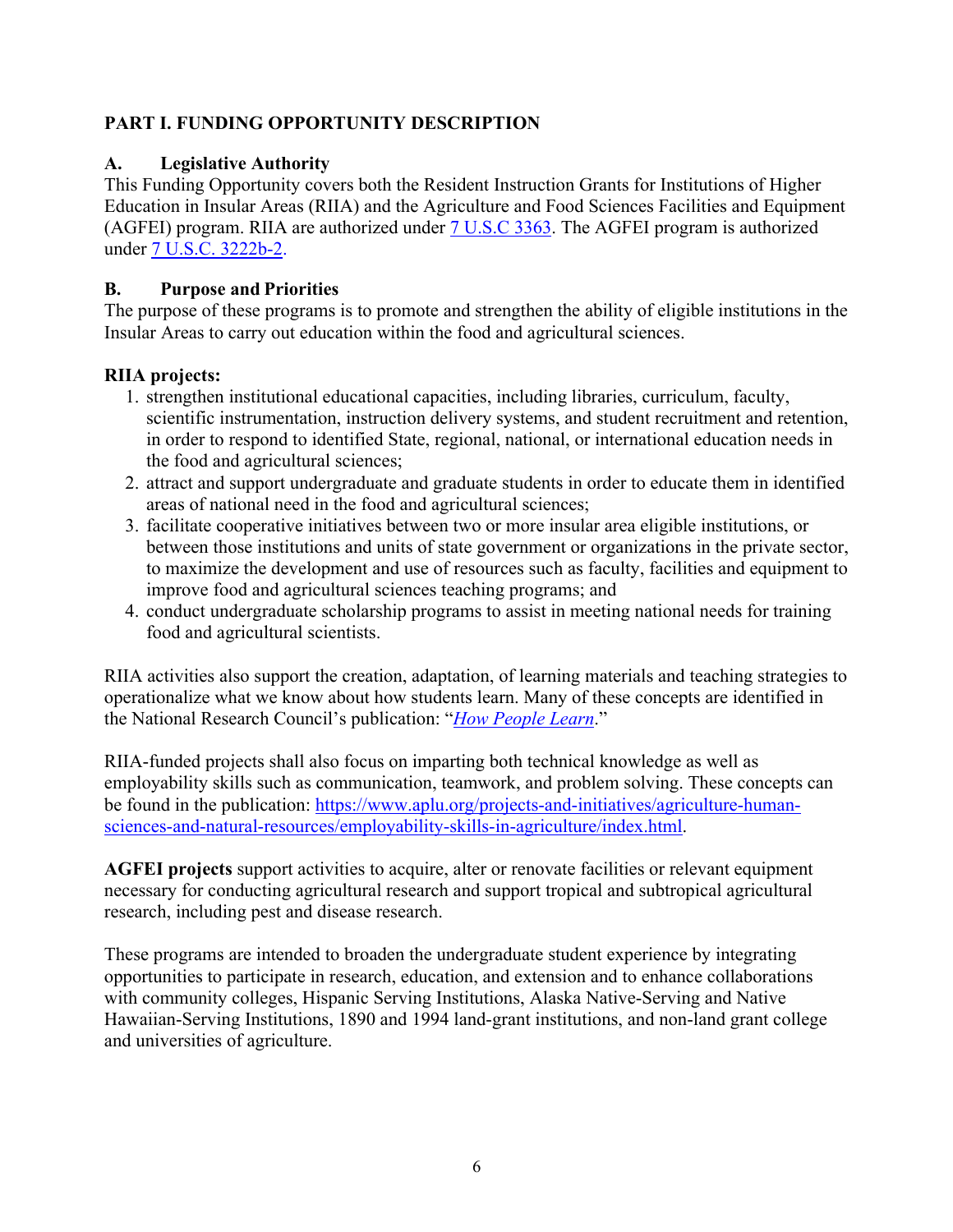*Leadership Skills Development*. The development of leadership skills, knowledge, and qualities are necessary to prepare students for agricultural and related careers in the private sector, government, and academia. RIIA teaching applications must demonstrably incorporate a leadership development component to equip students with technical and leadership abilities upon graduation. Specific activities may include:

- a. Developing practical applications to increase understanding of leadership roles, including critical thinking, problem solving, and communication skills; ethics and professionalism;
- b. Connecting the academic classroom experience with daily leadership roles and organizational activities;
- c. Working in team-based environments and projects to develop and build leadership and interpersonal skills;
- d. Providing opportunities for mentoring and shadowing; and
- e. Organizing leadership academies, workshops, trainings, etc.

The RIIA and AGFEI programs are aligned with [USDA Strategic Goal 4:](https://www.usda.gov/sites/default/files/documents/usda-strategic-plan-2018-2022.pdf) Facilitate Rural Prosperity and Economic Development; Objective 4.1/Expand rural business opportunity and rural quality of life with access to capital; improved infrastructure, broadband access and connectivity; and support for workforce availability.

Either type of project may or may not have as one or more if its goals to preserve indigenous language and/or to enable pursuit of traditional ecological knowledge.

|                                   | <b>Title Description</b>                                            |
|-----------------------------------|---------------------------------------------------------------------|
| Programs Code:                    | AA-Q (AGFEI and RIIA)                                               |
|                                   | Program Code Name:   Resident Instruction Grants Program for Higher |
|                                   | Education in the Insular Areas (RIIA); Agriculture and              |
|                                   | Food Sciences Facilities and Equipment Program                      |
|                                   | (AGFEI)                                                             |
| <b>Assistance Listing Number:</b> | 10.308                                                              |
| Project Type:                     | <b>RIIA Education/Teaching Projects; AGFEI Facilities and</b>       |
|                                   | Equipment                                                           |
|                                   | Grant Type:   Standard Grants, Planning Activity                    |

## <span id="page-6-0"></span>**Table 2:** Program Key Information

## <span id="page-6-1"></span>**Table 3:** Standard Grant Key Information

|                                                    | <b>Title Description</b>           |
|----------------------------------------------------|------------------------------------|
| Standard Grant Duration:                           | $36 - 48$ Months                   |
| Number of Applications Per Lead Institution RIIA:  | 3                                  |
| Number of Applications Per Lead Institution AGFEI: | $\overline{2}$                     |
| Maximum # of Awards Per Institution:               | 3 [a maximum of 2 per type award - |
|                                                    | RIIA or AGFEI]                     |
| <b>Maximum Award Amount:</b>                       | \$200,000                          |
| Total Funding Per Institution:                     | Approximately \$600,000            |
| <b>Application Deadlines:</b>                      | FY 2022- April 11, 2022            |
|                                                    | FY 2023- February 17, 2023         |
|                                                    |                                    |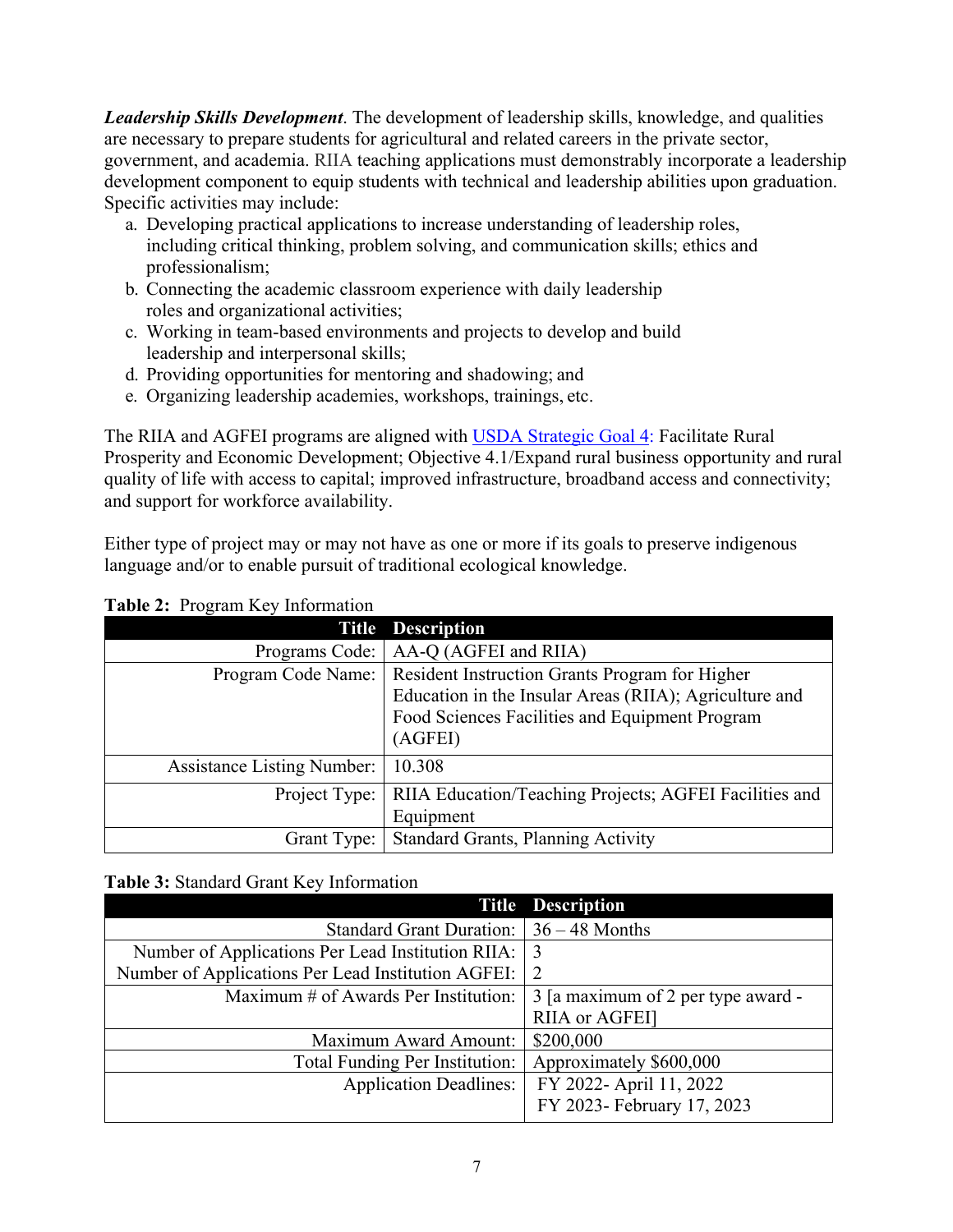| Title                                | <b>Description</b>         |
|--------------------------------------|----------------------------|
| Planning Activity Duration:          | Up to 36 Months            |
| Number of Applications Per Lead      |                            |
| Maximum # of Awards Per Institution: |                            |
| Maximum Award Amount:                | \$30,000                   |
| Total Funding Per Institution:       | Approximately \$30,000     |
| <b>Application Deadlines:</b>        | FY 2022: April 11, 2022    |
|                                      | FY 2023: February 17, 2023 |

#### <span id="page-7-0"></span>**Table 4:** Planning Activity Key Information

Applications for the RIIA program shall do the following:

- 1. Improve formal, postsecondary agricultural sciences education/instruction to ensure a competent and qualified workforce to serve the food and agricultural sciences and meet current and future national food and agricultural science needs.
- 2. Improve the economic health and viability of rural communities through the development of degree programs emphasizing new and emerging employment opportunities in food and agricultural sciences.
- 3. Increase the number and diversity of students who will pursue and complete a 2 or 4-year postsecondary education in the food and agricultural sciences, or Science Technology Engineering and Mathematics (STEM) disciplines.

*Expected Products and Results.* The RIIA program requires all project directors to provide appropriate metrics and describe the expected products and results, outcomes, and their potential impact on strengthening food, agricultural, natural resources and human sciences education, research and extension in the United States. Metrics to assess products, outputs and outcomes are to be clearly delineated in the proposal.

*Incorporation of Social Sciences and Enhancing Impacts.* The RIIA program supports social and behavioral science disciplines. RIIA projects that integrate social and biological sciences to provide experiential learning opportunities for students in applied research, and related community development programs are encouraged. Incorporation of social and behavioral sciences is important for addressing many of the challenges facing agriculture and rural communities, such as increasing global demand for food production in the face of limited natural resources; improving health and reducing obesity by engaging in heathy lifestyles and consuming heathy diets; and alleviating poverty by fostering economic opportunity.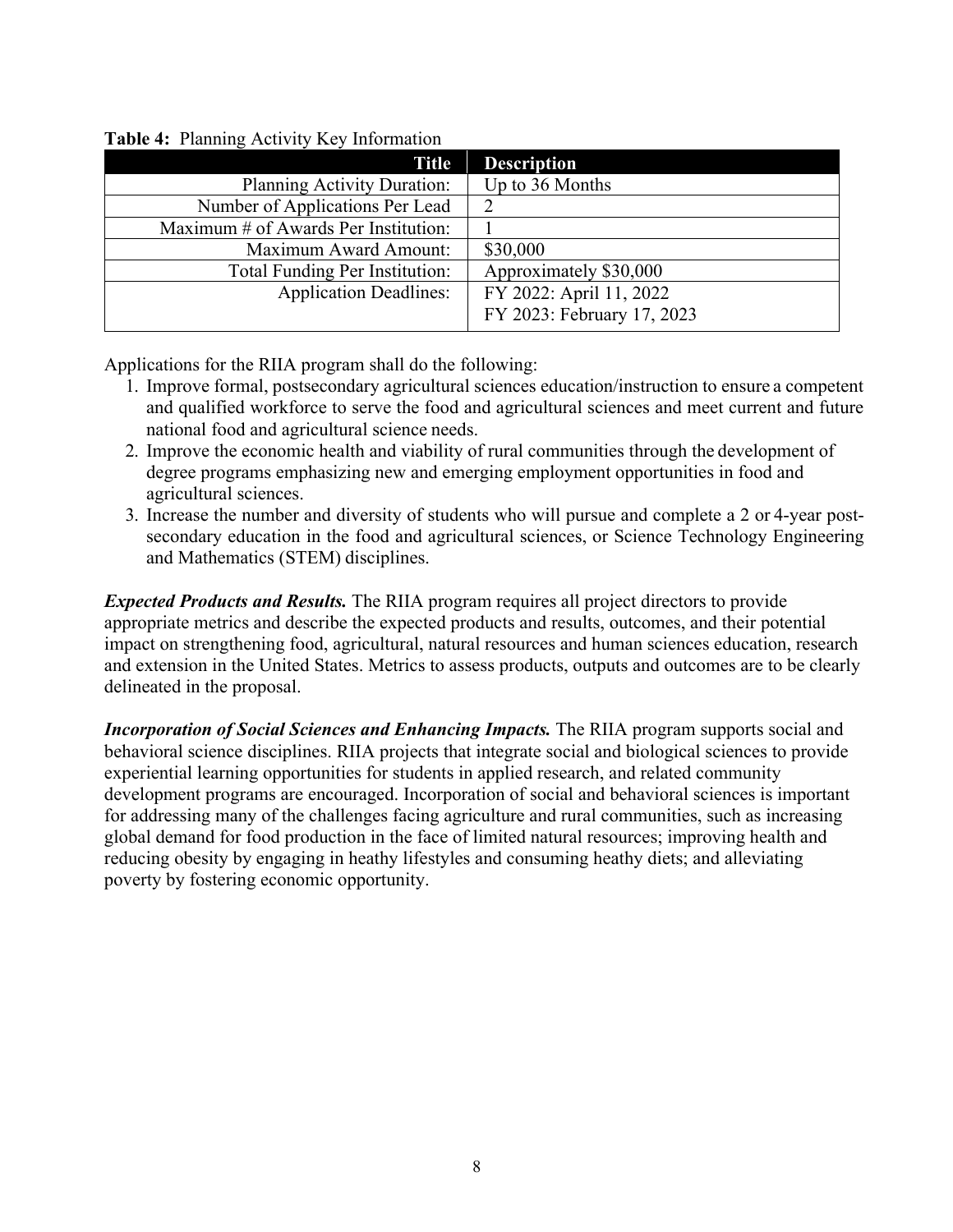## <span id="page-8-0"></span>**PART II. AWARD INFORMATION**

## <span id="page-8-1"></span>**A. Available Funding**

The anticipated amount available for Resident Instruction Grants for Institutions of Higher Education in Insular Areas (RIIA) and Agriculture and Food Sciences Facilities and Equipment (AGFEI) grants in FY 2022 and FY 2023 is approximately \$1,200,000. This RFA is being released prior to the passage of an appropriations act for FY 2022 and FY 2023. Enactment of additional continuing resolutions or an appropriations act may affect the availability or level of funding for this program.

USDA is not committed to fund any particular application or to make a specific number of awards. The [Automated Standard Application for Payments,](https://www.fiscal.treasury.gov/fsservices/gov/pmt/asap/asap_home.htm) operated by the Department of Treasury, Bureau of Fiscal Service, is the designated payment system for awards resulting from this RFA.

Types of Application NIFA will evaluate applications using the criteria described in Part V of this RFA. Applications for FY 2022 and FY 2023 are limited to the following applications types:

- 1. *New application*: New applications will be evaluated using the criteria described in Part V of this RFA and are subject to the due dates herein (see Appendix III for definition).
- 2. *Resubmitted application*: Resubmitted applications must include the response to the previous review panel summary and are subject to the same criteria and due dates herein. Resubmitted applicants must enter the NIFA-assigned proposal number of the previously submitted application in the *Federal Field (Field 4)* on the application form (see Appendix III for definition).

## <span id="page-8-2"></span>**B. Project and Grant Types**

The following describes the types of *projects* or *grants* that are eligible for funding:

1. Project Types. Applicants must propose Education/Teaching or Facilities and Equipment.

**The RIIA program will only accept one project type:** *Education/Teaching*. For the purposes of this RFA, an education or teaching activity is defined as formal classroom instruction, laboratory instruction, and practicum experience in the food and agricultural sciences supporting faculty development, student recruitment and services, curriculum development, instructional materials and equipment, and innovative teaching methodologies. RIIA Education/Teaching projects should focus on one or more of the "need areas" listed below. Please note that at least one of the "need areas" must be indicated on the Project Summary (see Part IV  $\S$  B of this RFA).

Education or Teaching Projects need areas for FY 2022 and FY 2023 are defined as Curricula Design, Materials Development, and Library Resources; Faculty Preparation and Enhancement for Teaching; Instruction Delivery Systems; Scientific Instrumentation for Teaching and Research; Student Experiential Learning; and Student Recruitment, Retention, and Educational Equity.

*Curricula Design, Materials Development, and Library Resources.* Promote the development of courses of study and degree programs, new and improved curricula, and instructional materials and technology. Promote the acquisition of library resources including books and journals relating to the food and agricultural sciences; and stimulate the use of new approaches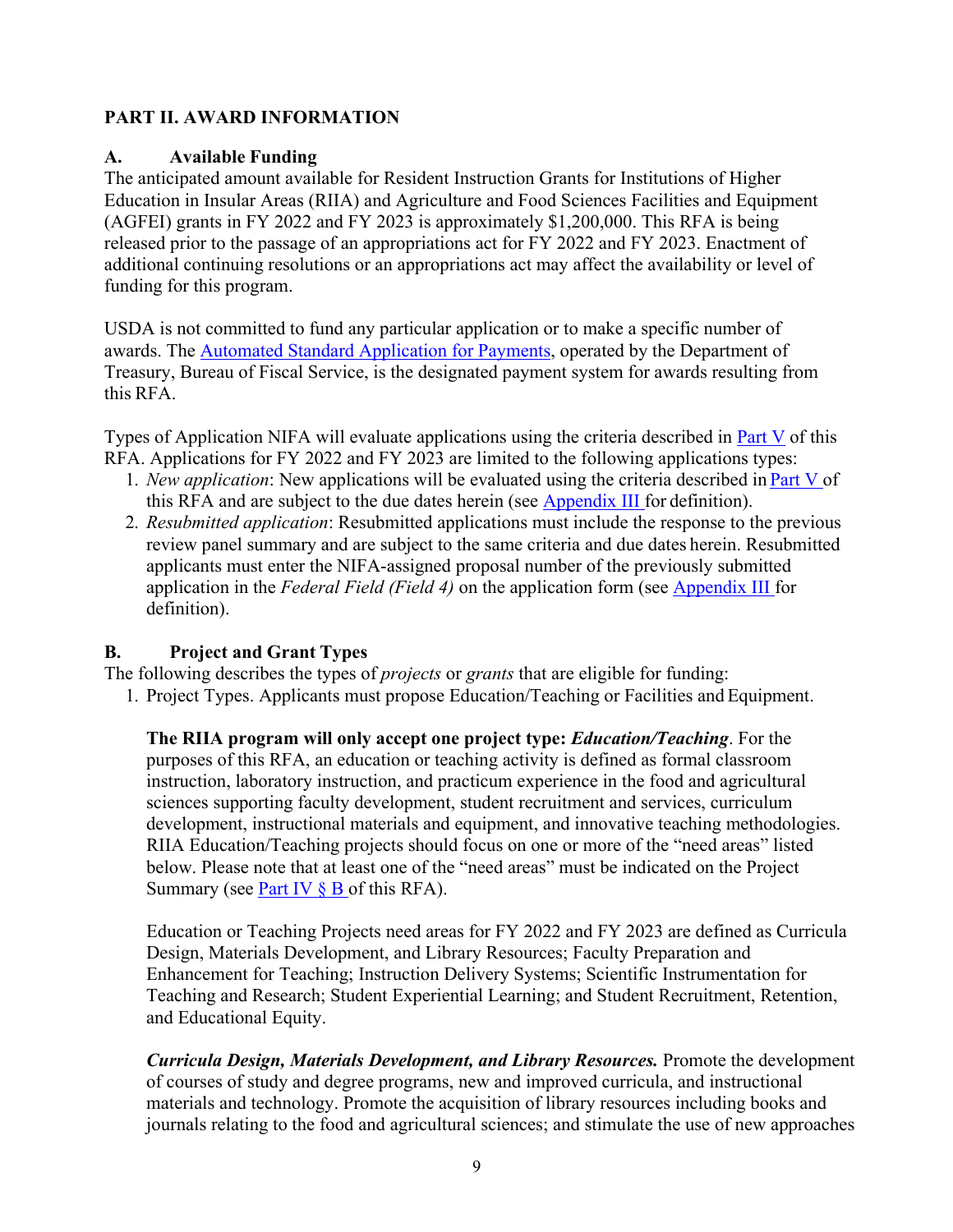to the study of traditional subjects, including traditional ecological knowledge, new research on teaching and learning theory, and new applications of knowledge.

*Faculty Preparation and Enhancement for Teaching.* Advance faculty development in the areas of teaching competency and leadership, subject matter expertise, or student recruitment and advising skills. Examples include, obtaining experience with recent developments and new applications; expanding competence in innovative technologies and new methods of instruction delivery; developing new skills in a field of science or education including student advising skills; or pursuing graduate-level study in a field related to the food and agricultural sciences.

Each faculty recipient of support for developmental activities must be an "eligible participant" please refer to: [7 CFR 3430, Competitive and Noncompetitive Non-formula](https://www.ecfr.gov/current/title-7/subtitle-B/chapter-XXXIV/part-3430) [Financial Assistance](http://www.ecfr.gov/cgi-bin/text-idx?c=ecfr&amp%3BSID=2a6f6bfbef4c918616eebe5353d0793c&amp%3Brgn=div5&amp%3Bview=text&amp%3Bnode=7%3A15.1.12.2.13&amp%3Bidno=7&amp%3B7%3A15.1.12.2.13.1.17.2) [Programs--General Award Administrative Provisions,](https://www.ecfr.gov/current/title-7/subtitle-B/chapter-XXXIV/part-3430) for applicable definitions for this NIFA grant program.

*Instruction Delivery Systems.* To encourage the use of alternative methods of delivering instruction to enhance the quality, effectiveness, and cost efficiency of teaching programs. Examples include incorporating alternative instructional methodologies that respond to differences in student learning styles; inter-institutional collaborations that deliver instruction in ways that maximize program quality and reduce unnecessary duplication; and consideration and implementation of innovative instructional techniques, methodologies, and delivery systems in response to advances in knowledge and technology.

**Scientific Instrumentation for Teaching and Research.** To provide students and faculty in science-oriented courses with suitable, up-to-date equipment to involve them in work central to scientific understanding and progress. Examples include acquiring new state-of-the-art instructional, laboratory, classroom, and research scientific equipment, upgrading existing equipment, or replacing obsolete equipment.

*Student Experiential Learning.* To develop scientific and professional competencies that provide students with opportunities to solve complex problems in the context of real- world situations. Examples include preparing future graduates to advance knowledge and technology; enhancing quality of life; conserving resources; and addressing community and economic development issues. Activities include internships, practicum experiences, study abroad opportunities, and participation with faculty on applied research and related community development projects.

*Student Recruitment, Retention, and Educational Equity.* To enhance educational equity for under-represented students and strengthen student recruitment and retention programs in the food and agricultural sciences. Examples include: initiating new projects or supplementing current efforts to attract increased numbers of students from under- represented groups to enroll in food and agricultural degree programs; mentoring programs and other initiatives for student retention; and the provision of student financial support to attend college.

*Additional Concerns.* The use of students for only routine office, laboratory or fieldwork is not considered education for the purposes of this program. To consider a program as education related, students must be actively engaged in the scholarship of research activities.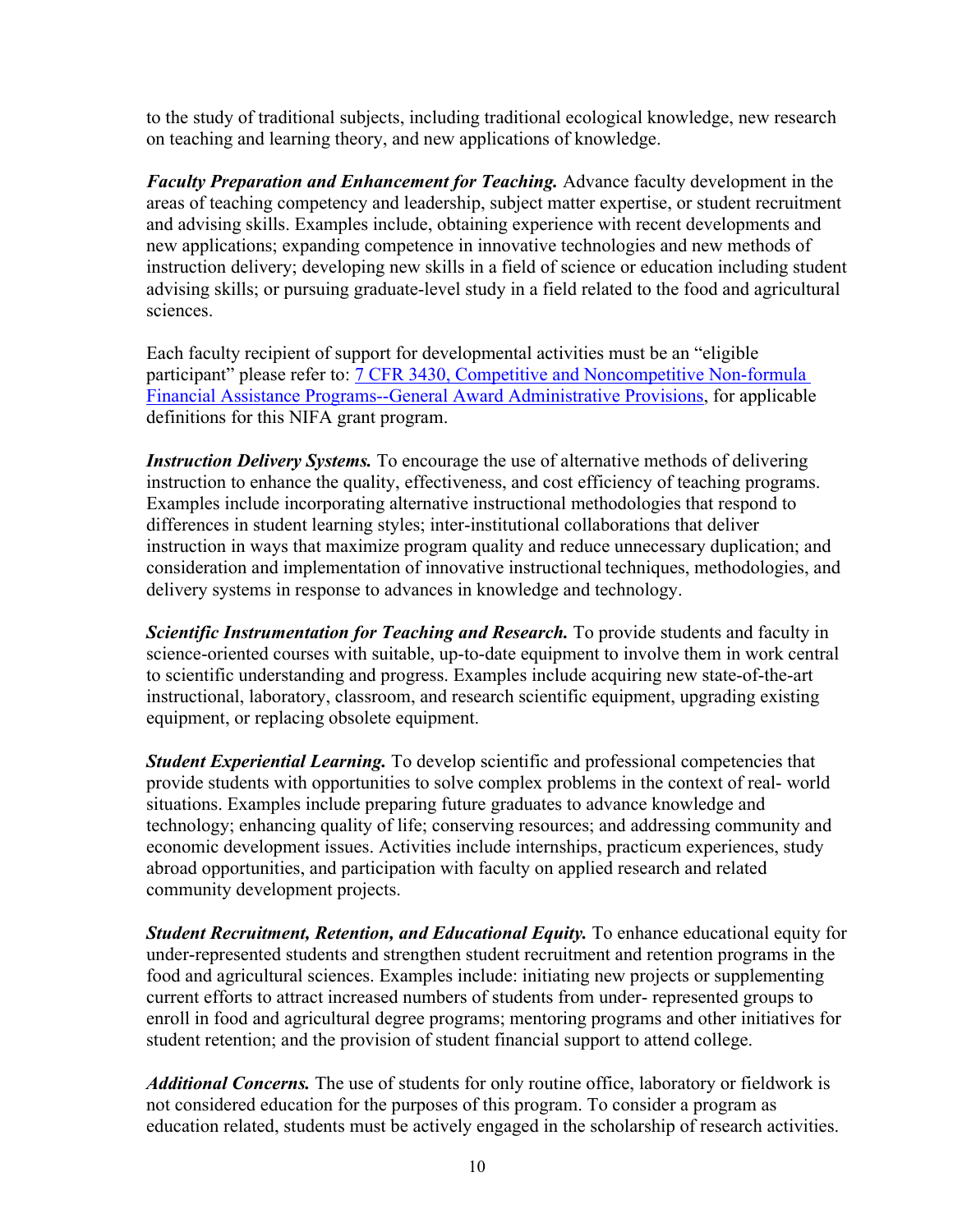## **The AGFEI program will only accept one project type:** *Facilities and Equipment.* The Facilities and Equipment Projects will focus on the acquisition, repair and remodeling of facilities, laboratories, and other capital facilities (including fixtures and equipment) necessary to conduct activities in tropical and subtropical agricultural research, including pest and disease research.

2. Grant Types. Applicants must select the appropriate standard grant or planning activity.

*Standard Grant.* This is an award instrument by which NIFA agrees to support a specified level of effort for a predetermined project period without the announced intention of providing additional support at a future date.

Eligible institutions may submit a standard project application for project activities undertaken principally on behalf of its own students or faculty and managed primarily by its own personnel. Standard grant applicant executes the project without the requirement of sharing grant funds with other project partners.

Grants awards may differ from the amounts requested in the application, and NIFA requires revised budgets and revised plans of work before making an award.

The standard project period may range from 36 to 48 months.

An eligible institution may submit no more than three applications to the RIIA or two applications to AGFEI. All applicants must meet the eligibility criteria as described in Part III of this RFA.

Eligible applicants may receive up to two awards for the RIIA program and two awards for the AGFEI program, but no more than three awards total. Total award amount per institution will not exceed \$600,000. Institutions receiving a grant under these programs are eligible to receive RIIA and/or AGFEI grants in subsequent years. Receiving a grant under any other authority does not affect eligibility for these RIIA or AGFEI grants programs.

*Planning Activity.* Planning Activity Grants support scientific meetings that bring together educators to identify education/teaching needs, update information, or advance an area of education/teaching. Support for a limited number of meetings covering subject matter encompassed by this solicitation will be considered for partial or, if modest, total support. Individual planning activity grants must not exceed \$30,000 for up to 36 months and are not renewable. Indirect costs are not permitted on Planning Activity grant awards.

## <span id="page-10-0"></span>**C. Ethical Conduct of Funded Projects**

In accordance with sections [2, 3, and 8 of 2 CFR Part 422,](https://ecfr.io/Title-02/pt2.1.422) institutions that conduct USDAfunded extramural research must foster an atmosphere conducive to research integrity, bear primary responsibility for prevention and detection of research misconduct, and maintain and effectively communicate and train their staff regarding policies and procedures. In the event an application to NIFA results in an award, the Authorized Representative (AR) assures, through acceptance of the award that the institution will comply with the above requirements. Award recipients must, upon request, make available to NIFA the policies, procedures, and documentation to support the conduct of the training. See [Responsible and Ethical Conduct of](https://nifa.usda.gov/responsible-and-ethical-conduct-research) [Research f](https://nifa.usda.gov/responsible-and-ethical-conduct-research)or further information.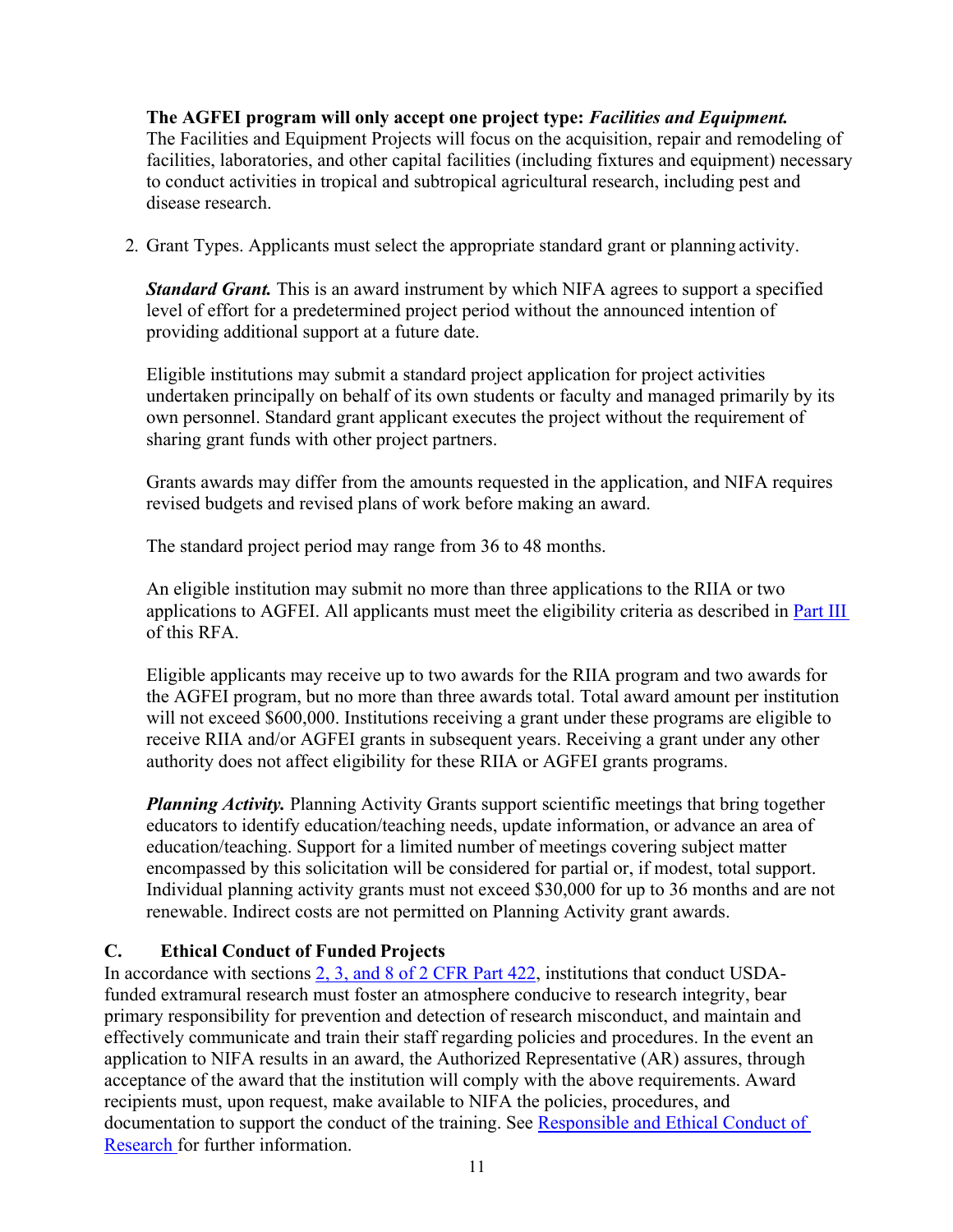## <span id="page-11-0"></span>**PART III. ELIGIBILITY INFORMATION**

#### <span id="page-11-1"></span>**A. Eligibility Requirements**

Applicants for the Resident Instruction Grants for Institutions of Higher Education in Insular Areas (RIIA) and Agriculture and Food Sciences Facilities and Equipment (AGFEI) programs must meet all the requirements discussed in this RFA. Failure to meet the eligibility criteria by the application deadline may result in exclusion from consideration or, preclude NIFA from making an award. For those new to Federal financial assistance, NIFA's [Grants Overview](https://nifa.usda.gov/resource/grants-overview) provides highly recommended information about grants and other resources to help understand the Federal awards process.

- 1. *Individual Institutions.* For the purposes of the **RIIA program**, an eligible institution is an institution [of](https://uscode.house.gov/view.xhtml?req=(title:20%20section:1001%20edition:prelim)%20OR%20(granuleid:USC-prelim-title20-section1001)&f=treesort&edition=prelim&num=0&jumpTo=true) higher education, as defined in section  $101(a)$  of the [Higher Education](http://uscode.house.gov/view.xhtml?req=(title%3A20%20section%3A1001%20edition%3Aprelim)%20OR%20(granuleid%3AUSC-prelim-title20-section1001)&f=treesort&edition=prelim&num=0&jumpTo=true) Act of [1995 \(20 U.S.C. 1001\(a\)\);](https://uscode.house.gov/view.xhtml?req=(title:20%20section:1001%20edition:prelim)%20OR%20(granuleid:USC-prelim-title20-section1001)&f=treesort&edition=prelim&num=0&jumpTo=true) is located at an Insular Area; and has a demonstrable capacity to carry out teaching and extension programs in the food and agricultural sciences. All public or non-profit 2-year and 4-year accredited institutions of higher education that offer certificate/degree programs in the food and agricultural sciences are eligible. For the purposes of the **AGFEI program**, only individual land-grant colleges and universities, and other institutions that have secured land-grant status through Federal legislation, and which are located at Insular Areas are eligible for awards under this RFA as individual applicants. The eight Insular Areas are:
	- a. American Samoa,
	- b. the Commonwealth of the Northern Mariana Islands,
	- c. the Commonwealth of Puerto Rico,
	- d. the Federated States of Micronesia,
	- e. Guam,
	- f. the Republic of the Marshall Islands,
	- g. the Republic of Palau, and
	- h. the United States Virgin Islands
- 2. *Branch Institutions of a Territory University System.* For the purposes of the RIIA and AGFEI programs, the individual branches of a territory university system that are separately accredited as degree-granting institutions are treated as separate, individual institutions eligible to apply for and receive awards, provided they otherwise satisfy the definition of "eligible institution" as specified above.
- 3. *Independent Branch Campuses.* Independent branch campuses of individual institutions may apply for and receive grant awards under this program, provided that they otherwise satisfy the definition of "eligible institution" as specified above.
- 4. *Certification of Eligibility.* At the time of application, each primary applicant will be required to demonstrate or certify that it is an eligible institution as defined by this RFA. A non-Land Grant institution must submit a letter signed by the institution's Authorized Representative (AR) certifying that it meets the requirements of an "eligible institution" as defined above. The AR must also certify the institution, or parent institution in the case of an independent branch campus.
	- a. Admits as regular students only persons having a certificate of graduation from a school providing secondary education, or the recognized equivalent of such a certificate.
	- b. Is legally authorized by the Territory in which it is located to provide a program of education beyond secondary education.
	- c. Provides an educational program for which the institution awards a bachelor's degree or provides not less than a 2-year program that is acceptable for full credit toward such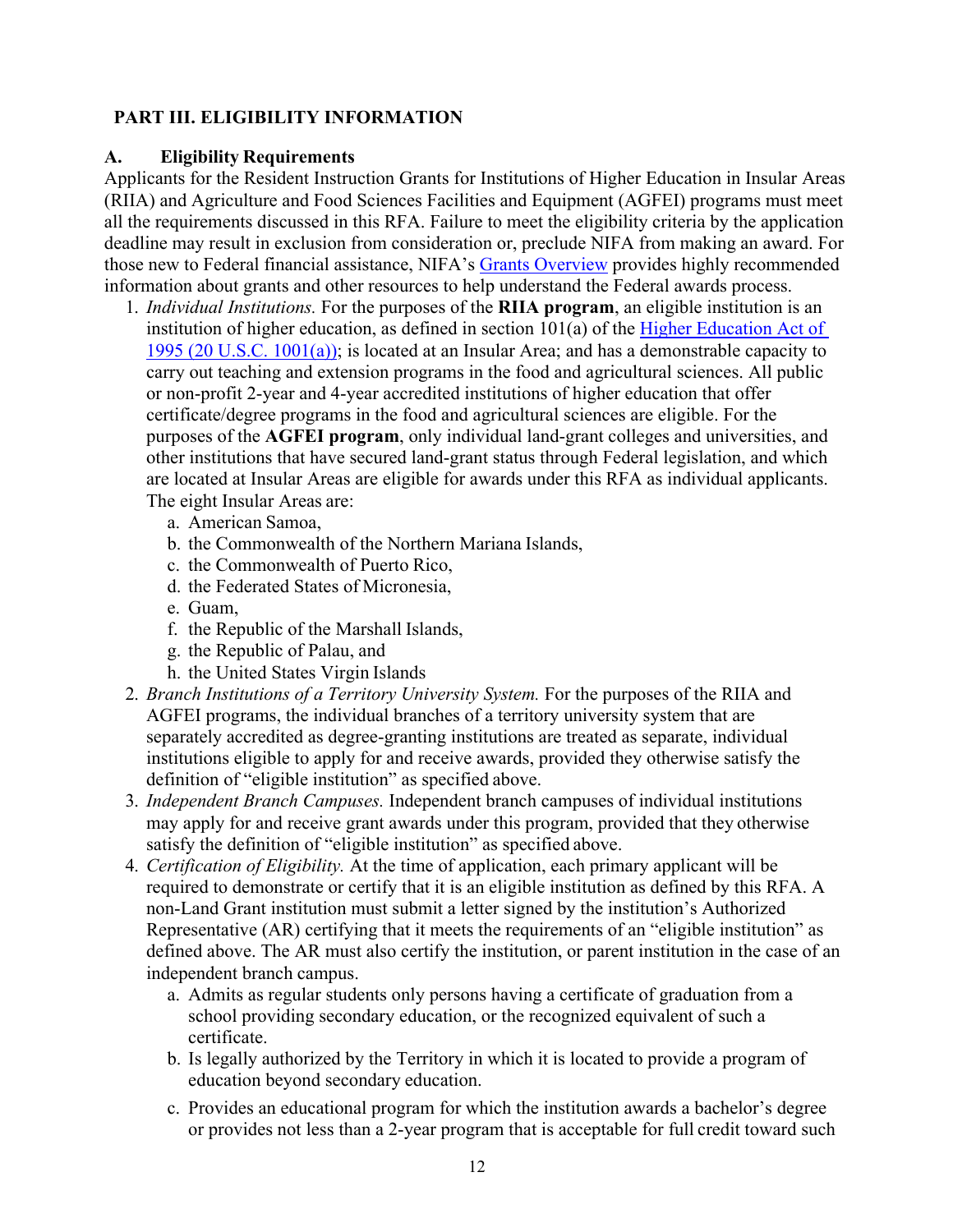a degree.

d. Is a public or other nonprofit institution; and is accredited by a nationally recognized accrediting agency or association, or if not so accredited, is an institution that has been granted pre-accreditation status by such an agency or association that has been recognized by the Secretary for the granting of preaccreditation status, and the Secretary has determined that there is satisfactory assurance that the institution will meet the accreditation standards of such an agency or association within a reasonable time.

Eligibility documentation must be submitted as part of the applicant's Project Narrative. See **Part** IV § B, Field 8 of this RFA.

*Duplicate or Multiple Submissions* – duplicate or multiple submissions are not allowed. NIFA will disqualify both applications if an applicant submits duplicate or multiple submissions. For those new to Federal financial assistance, NIFA's [Grants Overview p](https://nifa.usda.gov/resource/grants-overview)rovides highly recommended information about grants and other resources to help understand the Federal awards process.

## <span id="page-12-0"></span>**B. Cost Sharing or Matching**

*No Match Required* – The RIIA and AGFEI programs have *NO* matching requirement. NIFA will not factor matching resources into the review process as an evaluation criterion.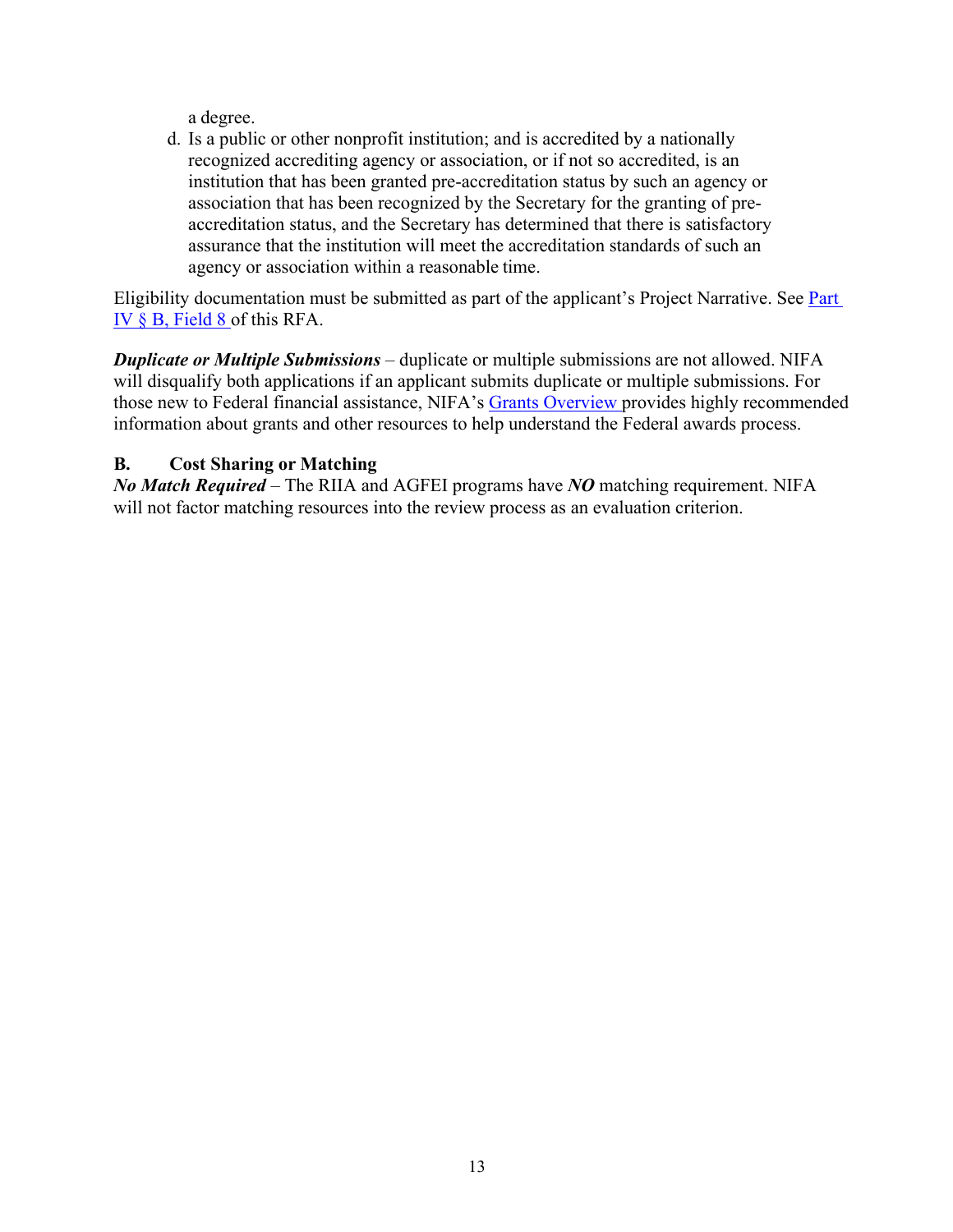## <span id="page-13-0"></span>**PART IV. APPLICATION AND SUBMISSION**

## <span id="page-13-1"></span>**A. Method of Application**

Applicants must apply to this RFA electronically; no other method or response is accepted. The electronic application for this RFA and additional resources are available on [Grants.gov](https://www.grants.gov/) and [Grants 101.](https://www.grants.gov/web/grants/learn-grants/grants-101/pre-award-phase.html/) Table 5 provides instructions on how to obtain an electronic application. Part III of the NIFA Grants Application Guide contains detailed information regarding the [Grants.gov](https://www.grants.gov/) registration process. The NIFA Grants Application Guide is contained in the specific funding opportunity package or a sample of the guide can be found [here.](https://nifa.usda.gov/resource/nifa-grantsgov-application-guide) When applying for a NIFA award, it is important to reference the version of the guide that is included in the specific funding opportunity application package.

| <b>Steps</b>     | <b>Action</b>                                                               |
|------------------|-----------------------------------------------------------------------------|
| Step One:        | New Users to Grants.gov must register early with Grants.gov prior to        |
| Register         | submitting an application (Register Here).                                  |
| Step Two:        | Download and Install Adobe Reader (see Adobe Software Compatibility for     |
| Download         | basic system requirements)                                                  |
| Adobe            |                                                                             |
| Step Three: Find | Using this funding opportunity number USDA-NIFA-RIGP-008921, search         |
| Application      | for application here: Opportunity Package.                                  |
| Step Four:       | Contact an AR prior to starting an application to assess the organization's |
| Assess           | readiness to submit an electronic application.                              |
| Readiness        |                                                                             |

## <span id="page-13-3"></span>**Table 5:** Steps to Obtain Application Materials

## <span id="page-13-4"></span>**Table 6: Help and Resources**

| <b>Grants.gov Support</b>                        | <b>NIFA Support</b>                                 |
|--------------------------------------------------|-----------------------------------------------------|
| <b>Grants.gov Online Support</b>                 | Email: grantapplication questions $\omega$ usda.gov |
| Telephone support: 800-518-4726 Toll-            |                                                     |
| Free or 606-545-5035                             | Key Information: Business hours: Monday thru        |
|                                                  | Friday, 7a.m. - 5p.m. ET, except federal            |
| Email support: $support(\mathcal{Q})$ grants.gov | holidays                                            |
| Self-service customer-based support:             |                                                     |
| <b>Grants.gov</b> iPortal                        |                                                     |
|                                                  |                                                     |
| Key Information: Customer service                |                                                     |
| business Hours 24/7, except federal              |                                                     |
| holidays                                         |                                                     |

## <span id="page-13-2"></span>**B. Content and Form of the Application**

The application guide is part of the corresponding application package for this RFA. The RFA overrides the application guide if there is a discrepancy between the two documents. NIFA will accept subsequent submissions to an application until the application deadline. However, applicants that do not meet the application requirements, to include partial applications, risk being excluded from NIFA's review. NIFA will assign a proposal number to all applications that meet the requirements of this RFA. Applicants must refer to the proposal number when corresponding with NIFA. Table 7 outlines other key instructions for applicants.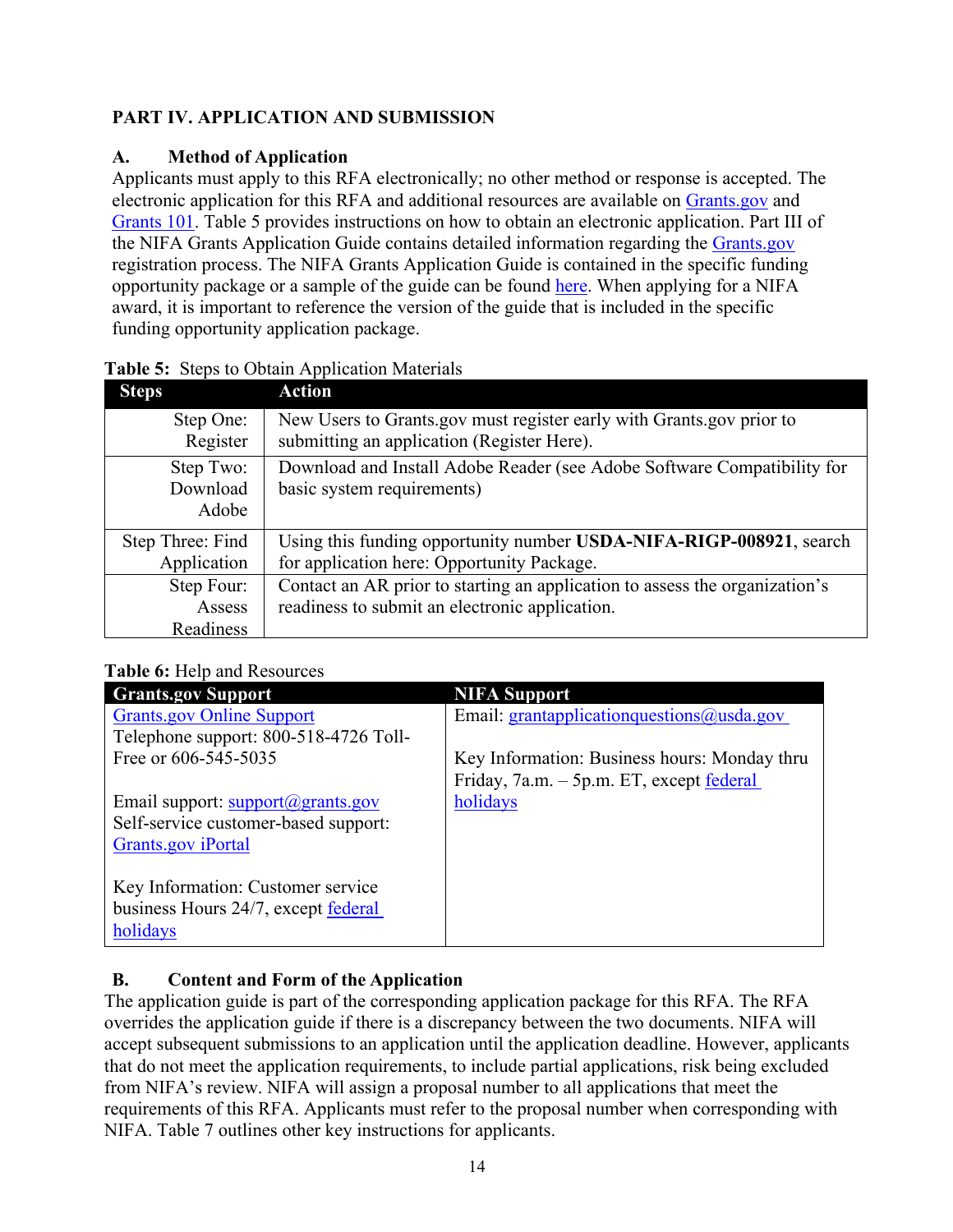## <span id="page-14-0"></span>**Table 7:** Key Application Instructions

| <b>Instruction</b>                                                                                                                               | <b>References (All</b><br>references are to the<br><b>Application Guide)</b> |
|--------------------------------------------------------------------------------------------------------------------------------------------------|------------------------------------------------------------------------------|
| Attachments must be in a portable document format (PDF)                                                                                          |                                                                              |
| format.                                                                                                                                          | Part IV                                                                      |
| Check the manifest of submitted files to verify                                                                                                  |                                                                              |
| attachments are in the correct format.                                                                                                           | Part IV                                                                      |
| Conduct an administrative review of the application before                                                                                       |                                                                              |
| submission.                                                                                                                                      | Part IV                                                                      |
| Follow the submission instructions.                                                                                                              | Part V                                                                       |
| Provide an accurate email address, where designated, on the SF-<br>424 R&R.                                                                      | Part V                                                                       |
| Contact the Grants.gov helpdesk for technical support, and keep<br>a record of the correspondence.                                               | N/A                                                                          |
| Contact NIFA if applicant does not receive correspondence<br>from NIFA regarding an application within $30$ days of the<br>application deadline. | N/A                                                                          |

*SF 424 R&R Cover Sheet*. See **Part V** of the [Application Guide](https://apply07.grants.gov/apply/opportunities/instructions/PKG00249520-instructions.pdf) for the required certifications and assurances.

## *SF 424 R&R Project/Performance Site Location(s)*. See **Part V** of the [Application Guide.](https://apply07.grants.gov/apply/opportunities/instructions/PKG00249520-instructions.pdf)

## *R&R Other Project Information Form*. See **Part V** of the [Application Guide.](https://apply07.grants.gov/apply/opportunities/instructions/PKG00249520-instructions.pdf)

- 1. Field 7. Project Summary (PS)/Abstract. The PS must not exceed 250 words and must show how the project goals align with the project goals of the RIIA and AGFEI programs. See **Part V** of the [Application Guide f](https://apply07.grants.gov/apply/opportunities/instructions/PKG00249520-instructions.pdf)or instructions and suggested templates.
- 2. Field 8. Project Narrative (PN). The PN must not exceed **23 double-spaced pages** including all figures and tables. The font size should be no smaller than 12 points, Times New Roman. The page limits outlined here ensure fair and equitable competition. Appendices to the PN are allowed if they are directly germane to the proposed project. Do not add appendices to circumvent the page limit. Applications will not be accepted for review if the project narrative is not included, exceeds 23 total double-spaced pages, or is not in **PDF format.** The PN must include all of the following:
	- **a. Potential for Advancing the Quality of Education; Significance of theProblem;**
		- i. *Identification of Educational Problem and Project Impact.* Briefly state the following: (1) the specific instructional problem/challenge (or opportunity) to be addressed; (2) the anticipated project audience; and (3) the project's target objectives (what change in education is proposed?) and its anticipated, overall impact on improving the quality of food and agricultural sciences education.
		- ii. *Project Justification.* Summarize the body of knowledge justifying the need for the proposed project. Discuss how the project's Educational Need Area (Part II  $\S (C(1))$  will be of value at the State, regional, national, or international level(s), and where applicable, how it will improve the food and agricultural science capabilities of students. Describe any previously funded projects, ongoing or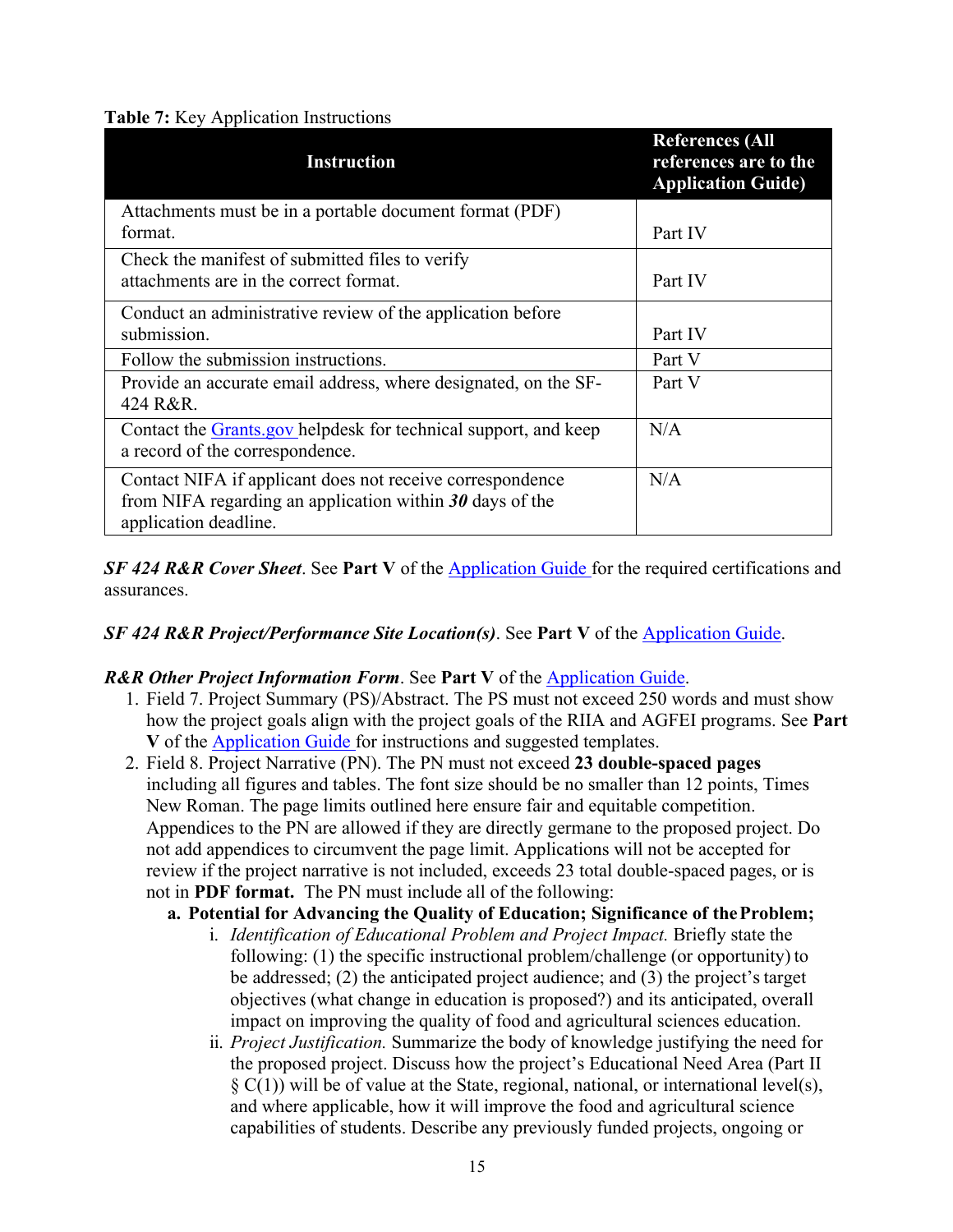recently completed, that are related to the proposed project.

- iii. *Institutional Long-range Goals.* Explain how the project will help satisfy the institution/organization's high-priority objectives, or how the project is linked to and supported by the institution/organization's strategic plan.
- iv. *Innovation.* Describe the proposal's creative approach to improving the quality of food and agricultural sciences education, solving an educational problem, or promoting programs that advance equal opportunity for all students. Using either actual experiences or literature background information, show why this approach was chosen.
- v. *Multidisciplinary and/or Problem-based Focus.* Indicate how the project is relevant to multiple disciplines in food and agricultural sciences education and how the project will enhance students' understanding of complex agricultural systems. Also, discuss whether the project may be adapted by, or serve as a model for other institutions.

#### **b. Proposed Approach and Cooperative Linkages**

- i. *Plan of Operation and Methodology.* Describe procedures for accomplishing the objectives of the project. Describe plans for management of the project to ensure its proper and efficient administration. Describe the way in which resources and personnel will be used to conduct the project.
- ii. *Timetable.* Identify all important project milestones (performance targets that indicate when project goals will be met) and dates as they relate to project startup, execution, evaluation, dissemination, and closeout.
- iii. *Products, Results, and Measurable Outputs.* Outline the expected products, results, measurable outputs, and their outcome (impact) on strengthening food and agricultural sciences education. This is optional for Planning Activity grant applications.
- iv. *Note:* Make sure to differentiate among the three terms: (1) "Products" may be actual items or services acquired with funds, e.g., "…developed three, new Web-based courses"; (2) "Results" are accomplishments related to the products, e.g., "...additional course materials now available online to reinforce student learning during non-classroom hours"; and (3) "Impacts" are the benefits to your audience. Impacts are the consequences of your project and the most critical elements in your Evaluation Plan. They are a measure of the results by comparison to what might have happened in the absence of the funded project, e.g., "…an observed, overall increase in student learning based upon 8% higher average test scores of those students who both attended class and used the supplemental, Web-based course materials".
- v. *Evaluation Plan.* All RIIA projects must have an Evaluation Plan that includes both a strategy for monitoring the project as it evolves (to provide feedback to guide these efforts), as well as a strategy for evaluating the effectiveness of the project. Grantees are encouraged to obtain an independent evaluator to secure appropriate documentation of the project's outcomes and impacts. As a guide, up to 10% of the grant funds may be used to support this purpose.
- vi. *Dissemination Plans.* The application must document how project accomplishments (products, results and impacts…etc.) will be published or otherwise disseminated to the broadest extent throughout the academic community. This may include educational journals or other professional discipline publications, and presentations at regional or international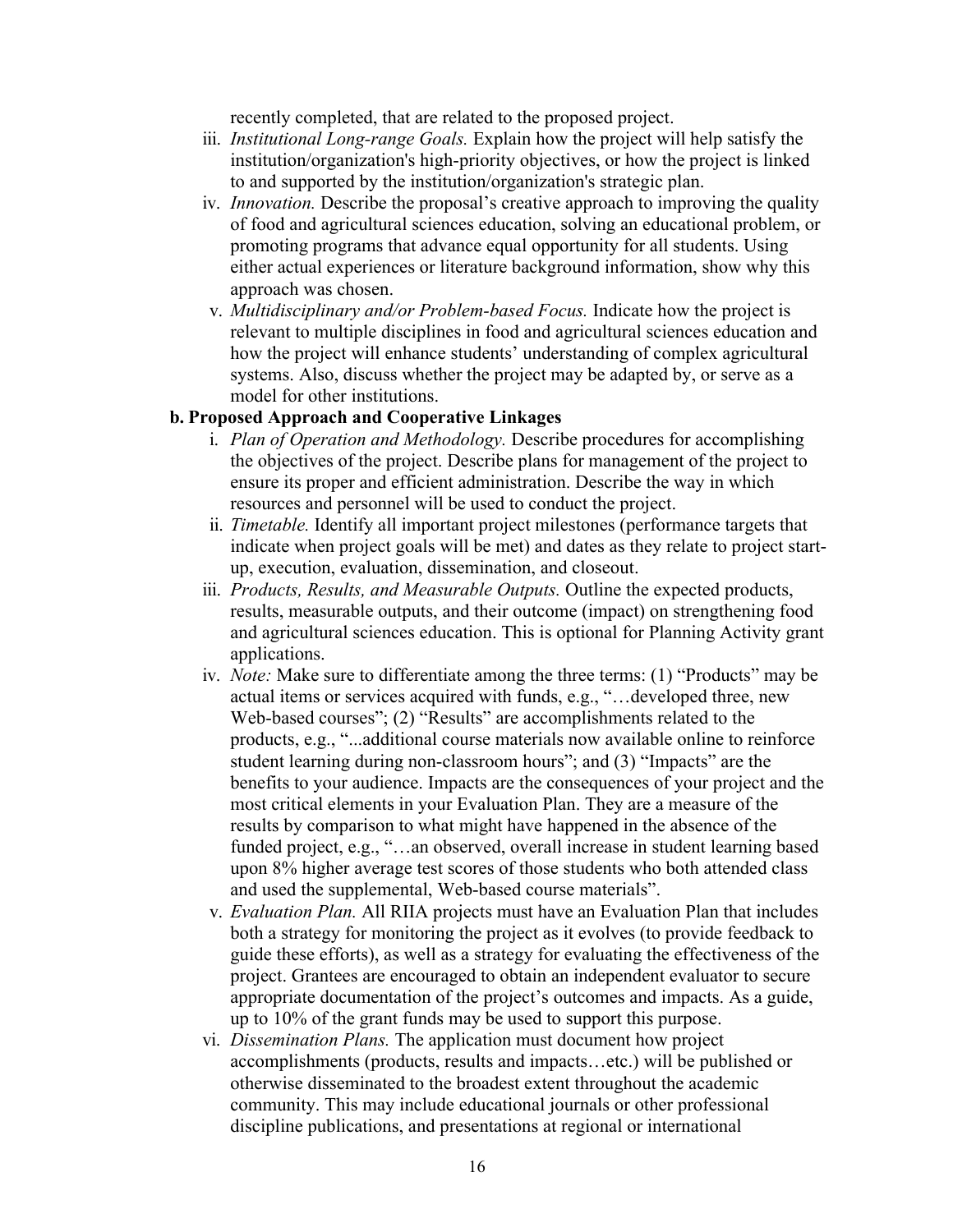conferences and workshops, including the RIIA Project Directors' Meeting. Discuss the institution/organization's commitment to disseminate project results and products and the potential for institutionalization. Identify target audiences and explain methods of communication. This is optional for Planning Activity grant applications.

*vii.* Partnerships and Collaborative Efforts. Explain how the project will maximize partnership and collaborative efforts to strengthen food and agricultural sciences education (e.g., involvement of faculty in related disciplines at the same institution, or cooperative activities with business or industry). Provide evidence, via letters from the parties involved in the partnership or collaborative arrangement.

#### **c. Institutional Capability and Capacity Building;**

- i. *Institutional/Organizational Commitment and Capability.* Demonstrate that the program administration is committed to this project and has the capability to ensure its completion.
- ii. *Institutional/Organizational Resources.* Document the necessary institutional/organizational resources (administrative, facilities, equipment, and/or materials), and other appropriate resources, that will be made available to the project. Demonstrate how these resources, when combined with the support requested from USDA, will be adequate to carry out the activities of the project.
- iii. *Academic Enhancement.* Document how this project will improve and strengthen teaching at the institution (including any partner institutions/organizations). Include how any project performance target(s) identified above (2.b., Timetable) will be incorporated into academic instruction at the institution. Discuss how the benefits to be derived from the project will transcend the applicant institution/organization or the grant period.
- iv. *Continuation Plans.* Discuss the likelihood of, or specific plans for, continuation or expansion of the project beyond the period of USDA support. Describe how the institution's/organization's long-range budget or academic plan provides for the realistic continuation or expansion of the initiative undertaken by this project after the grant period ends. Explain the plans for eventual self-support built into the project, and the plans to institutionalize the program if it is successful. Describe any indications of other continuing non-Federal support. Provide details of the expected outcomes, and the targeted audience that would benefit from the continuation of this project. This is optional for Planning Activity grant applications.
- **d. Key Personnel**. Discuss the adequacy and specific attributes and project responsibilities of each key person associated with the project. Also include the background and qualifications of those personnel who will be responsible for assessing project results and administering the project evaluation and reporting process.

#### **e. Budget and Cost-effectiveness;**

i. *Budget.* In addition to the separate, required budget forms and budget justification, discuss how the budget specifically supports the proposed project activities. Explain how such budget items as professional or technical staff time and salary, travel, equipment, etc., are necessary and reasonable to achieve project objectives. If travel is part of your budget, virtual or hybrid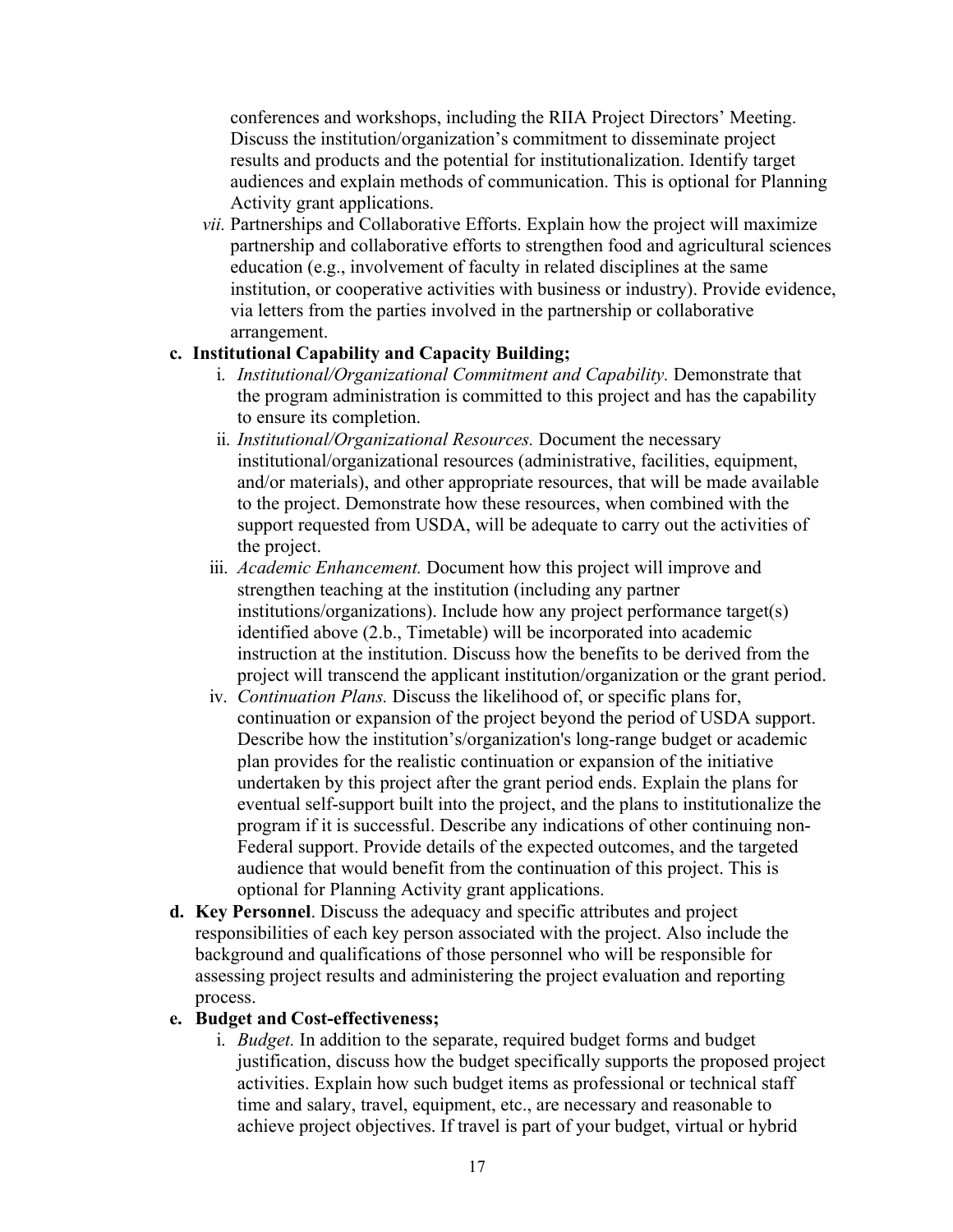meetings may be considered based on local and national pandemic conditions. Justify that all funds requested from USDA are allocated adequately between the applicant and any collaborating institution/organization(s) and will be appropriate to carry out the activities of the project. If the application addresses more than one Educational Need Area (see Part II  $\S$  C(1)), you must include estimates of the proportion of the funds requested from USDA that will support each respective area.

- ii. *Cost-effectiveness.* Justify the project's cost-effectiveness. Show how the project maximizes the use of limited resources, optimizes educational value for the dollar, achieves economies of scale, or leverages additional funds. For example, discuss how the project has the potential to generate a critical mass of expertise and activity focused on a need area.
- 3. Field 12, Add Other Attachments. See **Part V** of the [Application](https://apply07.grants.gov/apply/opportunities/instructions/PKG00249520-instructions.pdf) Guide.

*Response to Previous Review – PDF Attachment. 1 Page Limit.* Title the attachment as 'Response to Previous Review' in the document header and save file as 'ResponsetoPreviousReview'. This requirement only applies to "Resubmitted Applications" as described under Part II, B., "Types of Applications". PDs must respond to the previous review panel summary on **no more than one page**, titled, "RESPONSE TO PREVIOUS REVIEW". If desired, additional comments may be included in the text of the Project Narrative, subject to the page limitations of that section.

*Expected Outcomes – PDF Attachment.* Title the attachment "Expected Outcomes" in the document header and save file as "ExpectedOutcomes." Please use a format, similar to what is provided below, to submit expected outcomes and attach it as the last page of the application. This data will be requested when a grant is recommended for an award. A fillable version of this document can be also found at [Recommended Format for Submitting Expected Outcomes.](https://nifa.usda.gov/resource/recommended-format-submitting-expected-impacts)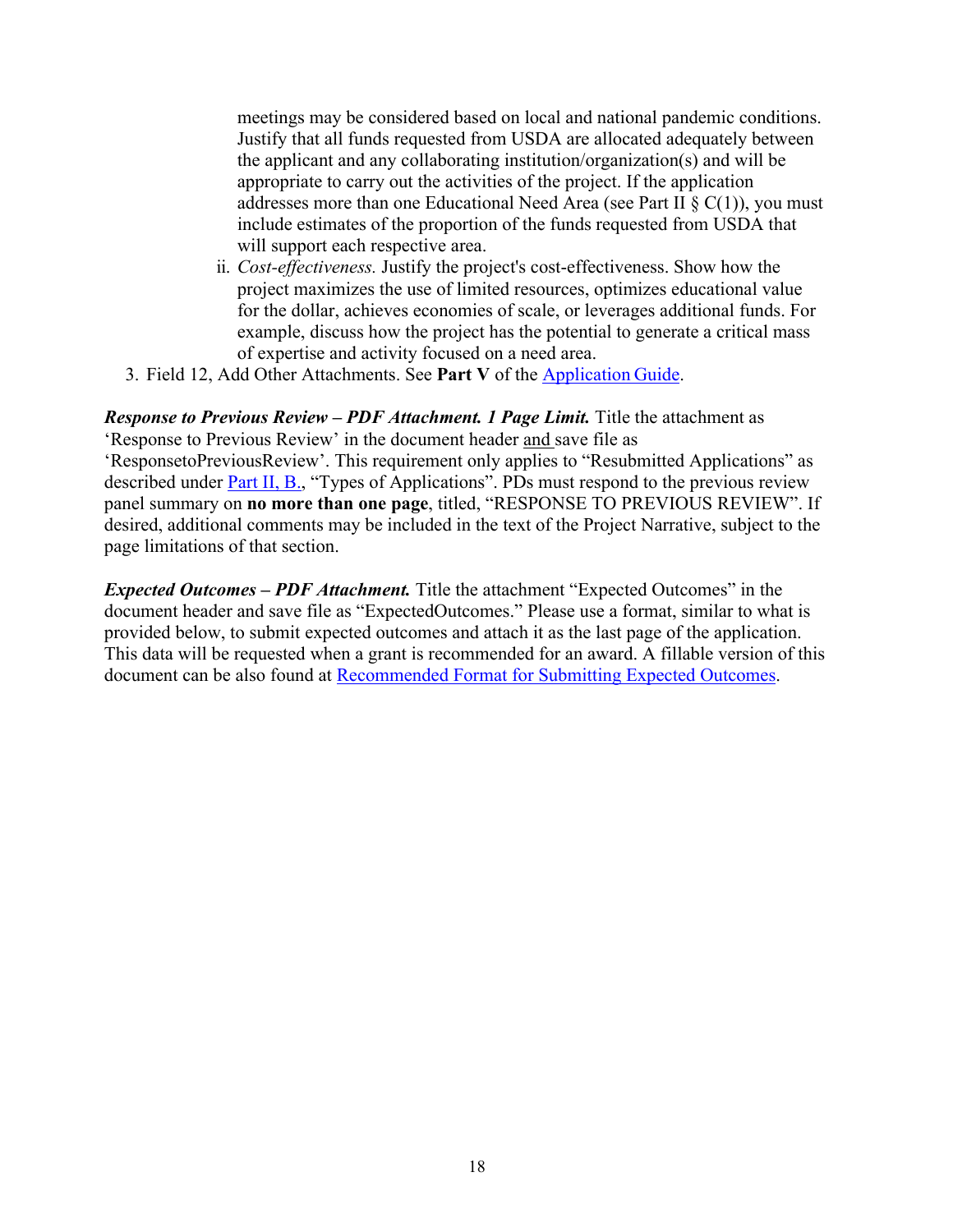#### <span id="page-18-0"></span>**Figure 1:** Expected Outcomes

|    |                                                                                                                                                                                                                                                                                                   |  |  |                                                                                                                 |  |                                                         |                   |  | commended roman for capmening expected cattoine |  |                  |  |  |  |                    |
|----|---------------------------------------------------------------------------------------------------------------------------------------------------------------------------------------------------------------------------------------------------------------------------------------------------|--|--|-----------------------------------------------------------------------------------------------------------------|--|---------------------------------------------------------|-------------------|--|-------------------------------------------------|--|------------------|--|--|--|--------------------|
|    |                                                                                                                                                                                                                                                                                                   |  |  |                                                                                                                 |  |                                                         |                   |  | Primary Project Function: (Choose one)          |  |                  |  |  |  |                    |
|    |                                                                                                                                                                                                                                                                                                   |  |  |                                                                                                                 |  |                                                         |                   |  |                                                 |  |                  |  |  |  |                    |
|    | <b>EDUCATION:</b>                                                                                                                                                                                                                                                                                 |  |  |                                                                                                                 |  |                                                         | <b>EXTENSION:</b> |  |                                                 |  | <b>RESEARCH:</b> |  |  |  |                    |
|    |                                                                                                                                                                                                                                                                                                   |  |  |                                                                                                                 |  | DATA FOR MSI PROGRAMS: 1890s, HSI, 1994s, ANNH, Insular |                   |  |                                                 |  |                  |  |  |  |                    |
|    |                                                                                                                                                                                                                                                                                                   |  |  |                                                                                                                 |  | Total expected impact during entire grant period        |                   |  |                                                 |  |                  |  |  |  | Expected<br>Number |
| 1. | Number of farmers/community members to be served, for example, provided with training and/or new information                                                                                                                                                                                      |  |  |                                                                                                                 |  |                                                         |                   |  |                                                 |  |                  |  |  |  |                    |
|    | regarding markets, technology, production practices, etc.                                                                                                                                                                                                                                         |  |  |                                                                                                                 |  |                                                         |                   |  |                                                 |  |                  |  |  |  |                    |
| 2. | Number of products to be developed for the education and training of students through grant funds during the project<br>period                                                                                                                                                                    |  |  |                                                                                                                 |  |                                                         |                   |  |                                                 |  |                  |  |  |  |                    |
|    |                                                                                                                                                                                                                                                                                                   |  |  | 2-A. curricula, academic programs                                                                               |  |                                                         |                   |  |                                                 |  |                  |  |  |  |                    |
|    |                                                                                                                                                                                                                                                                                                   |  |  | 2-B. recruitment/retention programs                                                                             |  |                                                         |                   |  |                                                 |  |                  |  |  |  |                    |
|    |                                                                                                                                                                                                                                                                                                   |  |  | 2-C. teaching or educational materials, distance education capability, experiential learning opportunities      |  |                                                         |                   |  |                                                 |  |                  |  |  |  |                    |
| 3. | Number of faculty supported by this grant for professional development during the grant period: participation in<br>sabbaticals, workshops, conferences, etc.                                                                                                                                     |  |  |                                                                                                                 |  |                                                         |                   |  |                                                 |  |                  |  |  |  |                    |
| 4. | Number of students who will indirectly benefit from the products produced from the grant during the grant period (i.e.,<br>using the curriculum/instrumentation, enrolled in the program, recruited or retained but not paid by the grant using<br>scholarships, fellowships and assistantships). |  |  |                                                                                                                 |  |                                                         |                   |  |                                                 |  |                  |  |  |  |                    |
| 5. | Number of male students to be directly supported by this grant (i.e., scholarships, fellowships, assistantships, internships<br>included as a cost in your project budget) for undergraduate or post-graduate education                                                                           |  |  |                                                                                                                 |  |                                                         |                   |  |                                                 |  |                  |  |  |  |                    |
| 6. | Number of underrepresented <sup>1</sup> male students to be supported during the grant period (Provide the best estimate based on<br>past experience)                                                                                                                                             |  |  |                                                                                                                 |  |                                                         |                   |  |                                                 |  |                  |  |  |  |                    |
| 7. | Number of female students to be directly supported by this grant (i.e., scholarships, fellowships, assistantships, internships<br>included as a cost in your project budget) for undergraduate or post-graduate education                                                                         |  |  |                                                                                                                 |  |                                                         |                   |  |                                                 |  |                  |  |  |  |                    |
| 8. | Number of underrepresented <sup>1</sup> female students to be supported during the grant period (Provide the best estimate based<br>on past experience)                                                                                                                                           |  |  |                                                                                                                 |  |                                                         |                   |  |                                                 |  |                  |  |  |  |                    |
| 9. | Number of students supported by this grant (i.e., scholarships, fellowships, assistantships) who are pursuing their degree                                                                                                                                                                        |  |  |                                                                                                                 |  |                                                         |                   |  |                                                 |  |                  |  |  |  |                    |
|    |                                                                                                                                                                                                                                                                                                   |  |  | 9-A. Two year or other certificates                                                                             |  |                                                         |                   |  |                                                 |  |                  |  |  |  |                    |
|    |                                                                                                                                                                                                                                                                                                   |  |  | 9-B. Undergraduate or other 4 year degrees                                                                      |  |                                                         |                   |  |                                                 |  |                  |  |  |  |                    |
|    |                                                                                                                                                                                                                                                                                                   |  |  | 9-C. Master's degree                                                                                            |  |                                                         |                   |  |                                                 |  |                  |  |  |  |                    |
|    |                                                                                                                                                                                                                                                                                                   |  |  | 9-D. Ph.D. degree                                                                                               |  |                                                         |                   |  |                                                 |  |                  |  |  |  |                    |
|    |                                                                                                                                                                                                                                                                                                   |  |  | 9-E. Postdoctoral training                                                                                      |  |                                                         |                   |  |                                                 |  |                  |  |  |  |                    |
|    | 10. Number of students who will be supported by this grant on an internship or other experiential learning opportunity                                                                                                                                                                            |  |  |                                                                                                                 |  |                                                         |                   |  |                                                 |  |                  |  |  |  |                    |
|    | university                                                                                                                                                                                                                                                                                        |  |  | 10-A. Domestic experiences, with a government or non-governmental organization that is not affiliated with your |  |                                                         |                   |  |                                                 |  |                  |  |  |  |                    |
|    |                                                                                                                                                                                                                                                                                                   |  |  | 10-B. International experiences, including study abroad, educational travel longer than a month, etc.           |  |                                                         |                   |  |                                                 |  |                  |  |  |  |                    |
|    | iunderrepresented = those whose representation among food, agriculture, patural resources and human sciences professionals is                                                                                                                                                                     |  |  |                                                                                                                 |  |                                                         |                   |  |                                                 |  |                  |  |  |  |                    |

#### **Recommended Format for Submitting Expected Outcomes**

disproportionately less than their proportion in the general population as indicated in standard statistical references, or as documented on a case-by-case basis by national survey data (e.g. the U.S. Department of Education's Digest of Education Statistics, U.S. Department of Agriculture's Food and Agricultural Education Information Systems, etc.).

Note

1. Please provide your best estimate based on past experiences, graduation rates, retention rates, etc.

2. Number of underrepresented students to be supported during the grant period (questions #6 and #8) should be less than or equal to

total number of students supported by the grant (questions #5 and #7).

3. Response to question #9 should be the sum of 9-A through 9-E; Response to question #6 should be the sum of 10-A and 10-B.

*R&R Senior/Key Person Profile (Expanded)*. See **Part V** of the [Application Guide f](https://apply07.grants.gov/apply/opportunities/instructions/PKG00249520-instructions.pdf)or profile requirements, details about the biographical sketch, and suggested support templates.

*R&R Personal Data*. This information is voluntary and is not a precondition of award (see **Part V** of the [Application Guide\)](https://apply07.grants.gov/apply/opportunities/instructions/PKG00249520-instructions.pdf).

*R&R Budget*. See **Part V** of the [Application Guide.](https://apply07.grants.gov/apply/opportunities/instructions/PKG00249520-instructions.pdf)

1. Indirect costs (IDC) – See Part IV  $\S$  C of this RFA for funding restrictions regarding indirect cost, and **Part V** of the [Application Guide f](https://apply07.grants.gov/apply/opportunities/instructions/PKG00249520-instructions.pdf)or additional information.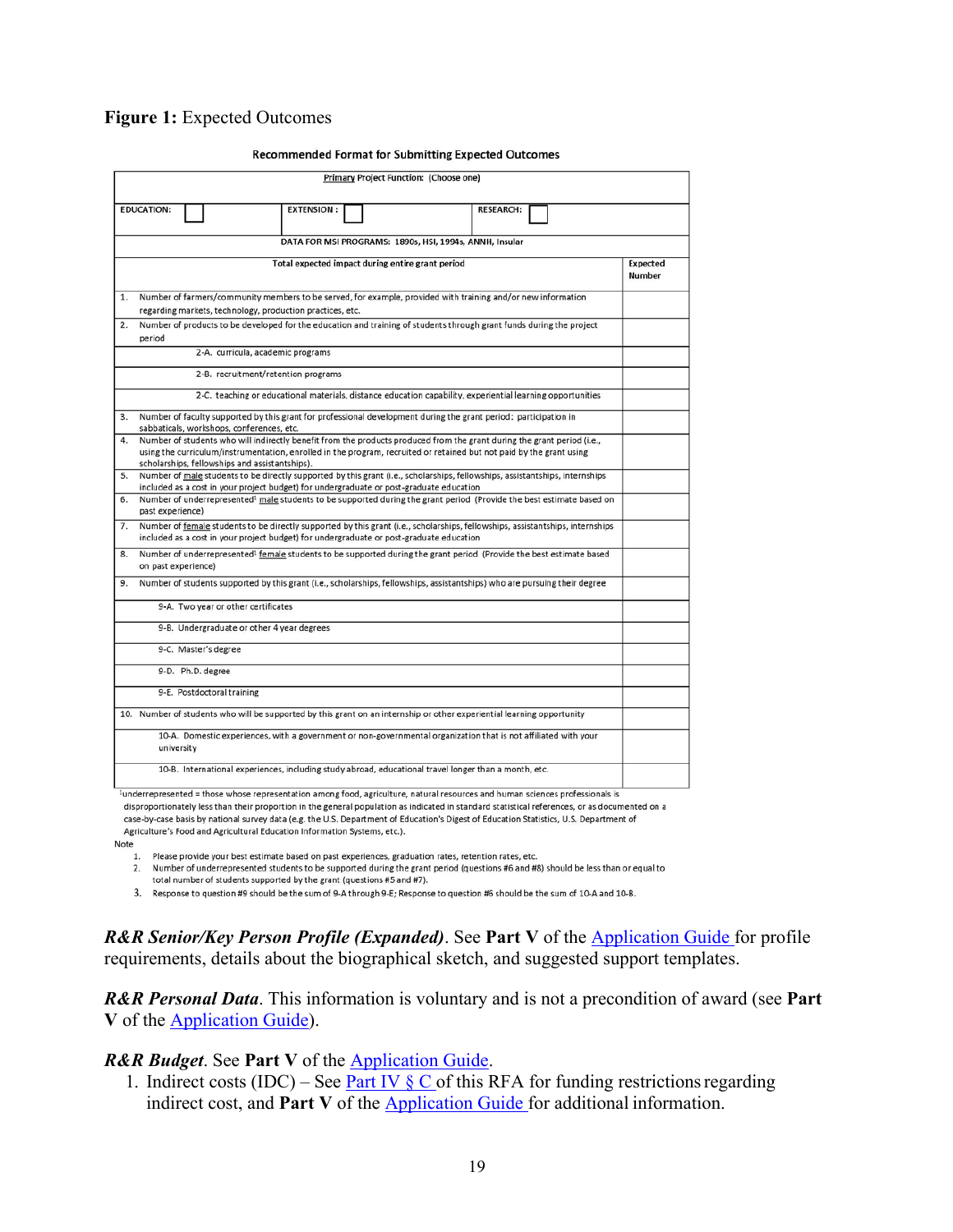*Data Management Plan*. A DMP is required for this program. Applicants should clearly articulate how the project director (PD) and co-PDs plan to manage and disseminate the data generated by the project. The DMP will be considered during the merit review process (see Part V § B of this RFA, [NIFA's Data Management Plan\)](https://nifa.usda.gov/resource/data-management-plan-nifa-funded-research-projects).

## *Supplemental Information Form*. See **Part V** of the [Application Guide.](https://apply07.grants.gov/apply/opportunities/instructions/PKG00249520-instructions.pdf)

- 1. Field 2. Program to which the applicant is applying. Enter the program name Resident Instruction Grants Program for Institutions of Higher Education in Insular Areas, and the program code (i.e., "AA-Q"). The AGFEI program will share the RIIA program code for this fiscal year. **Note that accurate entry of the program code is very important for proper and timely processing of an application**. Accurate entry is critical.
- 2. Field 8. Conflict of Interest List. See **Part V** of the [Application](https://apply07.grants.gov/apply/opportunities/instructions/PKG00249520-instructions.pdf) Guide.

*Representations Regarding Felony Conviction and Tax Delinquent Status for Corporate Applicants*. This is required for corporate applicants. See **Part VI § 2** of the [Application Guide](https://apply07.grants.gov/apply/opportunities/instructions/PKG00249520-instructions.pdf) for a description of the term, "corporation."

## <span id="page-19-0"></span>**C. Funding Restrictions**

*Indirect Cost (IDC) not to exceed 30 percent of Total Federal Funds Awarded (TFFA) of the recipient*. Section 1462(a) and (c) of the [National Agricultural Research, Extension, and](http://uscode.house.gov/view.xhtml?req=(title%3A20%20section%3A1001%20edition%3Aprelim)%20OR%20(granuleid%3AUSC-prelim-title20-section1001)&f=treesort&edition=prelim&num=0&jumpTo=true) [Teaching Policy Act of 1977 \(NARETPA\) l](https://nifa.usda.gov/sites/default/files/resource/nar77.pdf)imits IDC for the overall award to 30 percent of Total Federal Funds Awarded (TFFA) under a research, education, or extension grant. The maximum IDC rate allowed under the award is determined by calculating the amount of IDC using:

- 1. the sum of an institution's negotiated indirect cost rate and the indirect cost rate charged by sub-awardees, if any; or
- 2. 30 percent of TFFA.

The maximum allowable IDC rate under the award, including the IDC charged by the subawardee(s), if any, is the lesser of the two rates.

If the result of number one is the lesser of the two rates, the grant recipient is allowed to charge the negotiated IDC rate on the prime award and the sub-award(s), if any. Any sub-awards would be subject to the sub-awardee's negotiated IDC rate. The sub-awardee may charge its negotiated IDC rate on its portion of the award, provided the sum of the IDC rate charged under the award by the prime awardee and the sub-awardee(s) does not exceed 30 percent of the TFFA.

If the result of number two is the lesser of the two rates, then the maximum IDC rate allowed for the overall award, including any sub-award(s), is limited to 30 percent of the TFFA. That is, the IDC of the prime awardee plus the sum of the IDC charged by the sub-awardee(s), if any, may not exceed 30 percent of the TFFA.

In the event of an award, the prime awardee is responsible for ensuring the maximum indirect cost allowed for the award is not exceeded when combining IDC for the Federal portion (i.e., prime and sub-awardee(s)) and any applicable cost-sharing. Amounts exceeding the maximum allowable IDC are considered unallowable. See sections 408 and 410 of [2 CFR 200.](https://www.ecfr.gov/current/title-2/subtitle-A/chapter-II/part-200)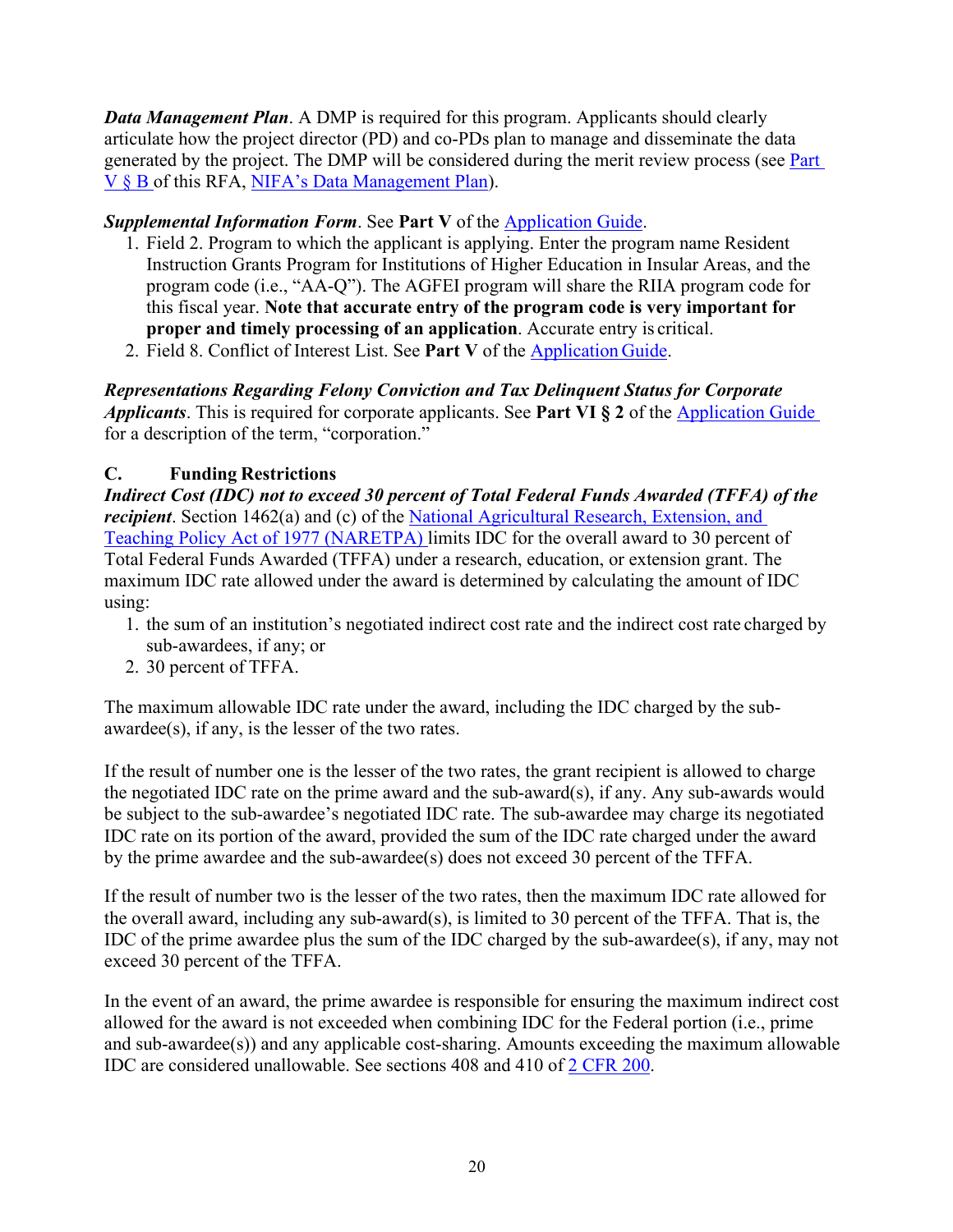## <span id="page-20-0"></span>**PART V. APPLICATION REVIEW REQUIREMENTS**

## <span id="page-20-1"></span>**A. NIFA's Evaluation Process**

NIFA evaluates each application in a two-part process. First, we screen each application to ensure that it meets the administrative requirements set forth in this RFA. All administrative requirements must be met in order for the application to proceed to the next level of review. Second, a scientific peer-review process will be used to technically evaluate applications that have met the administrative requirements using a review panel (see [NIFA Peer Review Process\)](https://nifa.usda.gov/sites/default/files/resource/NIFA-Peer-Review-Process-for-Competitive-Grant-Applications_0.pdf).

## Scientific Peer Review Process:

NIFA selects reviewers for the review panel based upon their training and experience in relevant scientific, extension, or education fields, taking into account the following factors:

- 1. the level of relevant formal scientific, technical education, or extension experience of the individual, as well as the extent to which an individual is engaged in relevant research, education, or extension activities.
- 2. the need to include experts from various areas of specialization within relevant scientific, education, or extension fields.
- 3. the need to include other experts (e.g., producers, range or forest managers/operators, and consumers) who can assess relevance of the applications to targeted audiences and to program needs.
- 4. the need to include experts from a variety of organizational types (e.g., colleges, universities, industry, state and Federal agencies, and private profit and non-profit organizations) and geographic locations.
- 5. the need to maintain a balanced composition with regard to minority and female representation and an equitable age distribution; and
- 6. the need to include reviewers who can judge the effective usefulness of each application to producers and the general public.

After each peer review panel has completed its deliberations, the responsible program staff of NIFA will recommend that your project is either approved for support from currently available funds or declined due to insufficient funds or unfavorable review.

NIFA reserves the right to negotiate with the PD/PI and/or the submitting organization or institution regarding project revisions (e.g., reductions in the scope of work, funding level, period, or method of support) prior to recommending any project for funding.

After the review process has been completed, NIFA sends copies of reviews, *not* including the identity of reviewers, and a summary (if applicable) of the review panel comments to the PD.

<span id="page-20-2"></span>*Conflicts of interest*. NIFA takes extreme care to prevent any actual or perceived conflicts of interest that may influence the review or evaluation (see [NIFA Peer Review Process for](https://nifa.usda.gov/resource/nifa-peer-review-process-competitive-grant-applications)  [Competitive Grant Applications\)](https://nifa.usda.gov/resource/nifa-peer-review-process-competitive-grant-applications).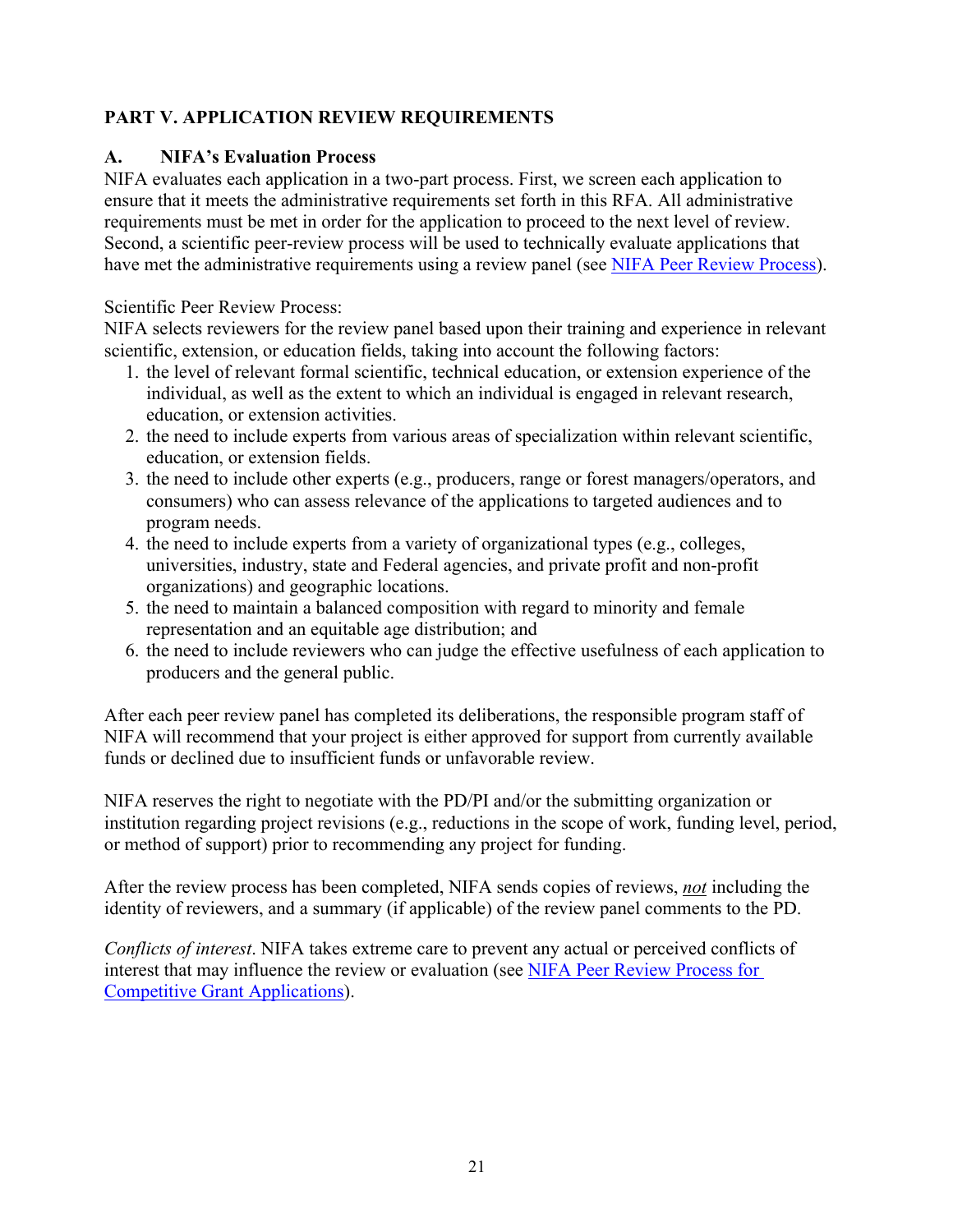## **B. Evaluation Criteria**

Each application will be evaluated by three peer reviewers. We will use the evaluation criteria below (which are listed in priority order of importance) to review grant applications submitted in response to this RFA.

NIFA will use the following criteria to evaluate this RFA:

- **1. Potential for Advancing Quality of Education/Significance of the Problem.** This criterion is used to assess the likelihood that the project will have an impact upon and advance the quality of food, agriculture, natural resources, and human sciences by strengthening institutional capacities to meet clearly delineated needs. Elements considered include institutional long-range goals, identification of a problem or opportunity to be addressed, justification for the project, innovation, advancing educational equity, multidisciplinary and/or problem-based focus, and potential for adoption by other institutions.
- **2. Proposed Approach and Cooperative Linkages.** This criterion relates to the soundness of the proposed approach including objectives, methodology, plan of operation, timetable, expected products and results, evaluation, and dissemination plans. Emphasis is placed on the quality of educational or research support provided to the applicant institution through its inter-collegial engagement and partnership and necessary outside collaborative initiatives, and on the potential cooperative linkages likely to evolve because of this project.
- **3. Institutional Capability and Capacity Building.** This criterion relates to the institution's capability to perform the project and the degree to which the project will strengthen its teaching or research capacity. Elements include the institution's commitment to the project, the adequacy of institutional resources (administrative, facilities, equipment, and/or materials) available to carry out the project, potential for academic or research enhancement, and plans for project continuation or expansion beyond the period of USDA support.
- **4. Key Personnel.** This criterion relates to the adequacy of the number and qualifications of key persons who will develop and carry out the project, and the qualifications of project personnel who will provide for the assessment of project results and impacts of these findings.
- **5. Budget and Cost-Effectiveness.** This criterion relates to the extent to which the total budget adequately supports the project and is cost-effective. Elements considered include the necessity and reasonableness of costs to carry out project activities and achieve project objectives; the appropriateness of budget allocations between the applicant and any collaborating inter-institutional sources and necessary outside collaborators; the adequacy of time committed to the project by key project personnel; and the degree to which the project maximizes the use of limited resources, optimizes educational value for the dollar, achieves economies of scale, leverages additional funds, and focuses expertise and activity on high priority educational need areas.

## <span id="page-21-0"></span>**C. Organizational Management Information**

Applicants must submit specific management information relating to an applicant prior to an award and update the information as needed. Applicants may only have to update their information if they had previously provided the information under this or another NIFA program. NIFA provides the requisite forms during the pre-award process. Although an applicant may be eligible for award under this program, there are factors that may exclude an applicant from receiving federal financial and nonfinancial assistance and benefits under this program (e.g., debarment or suspension of an individual, or a determination that an applicant is not responsible).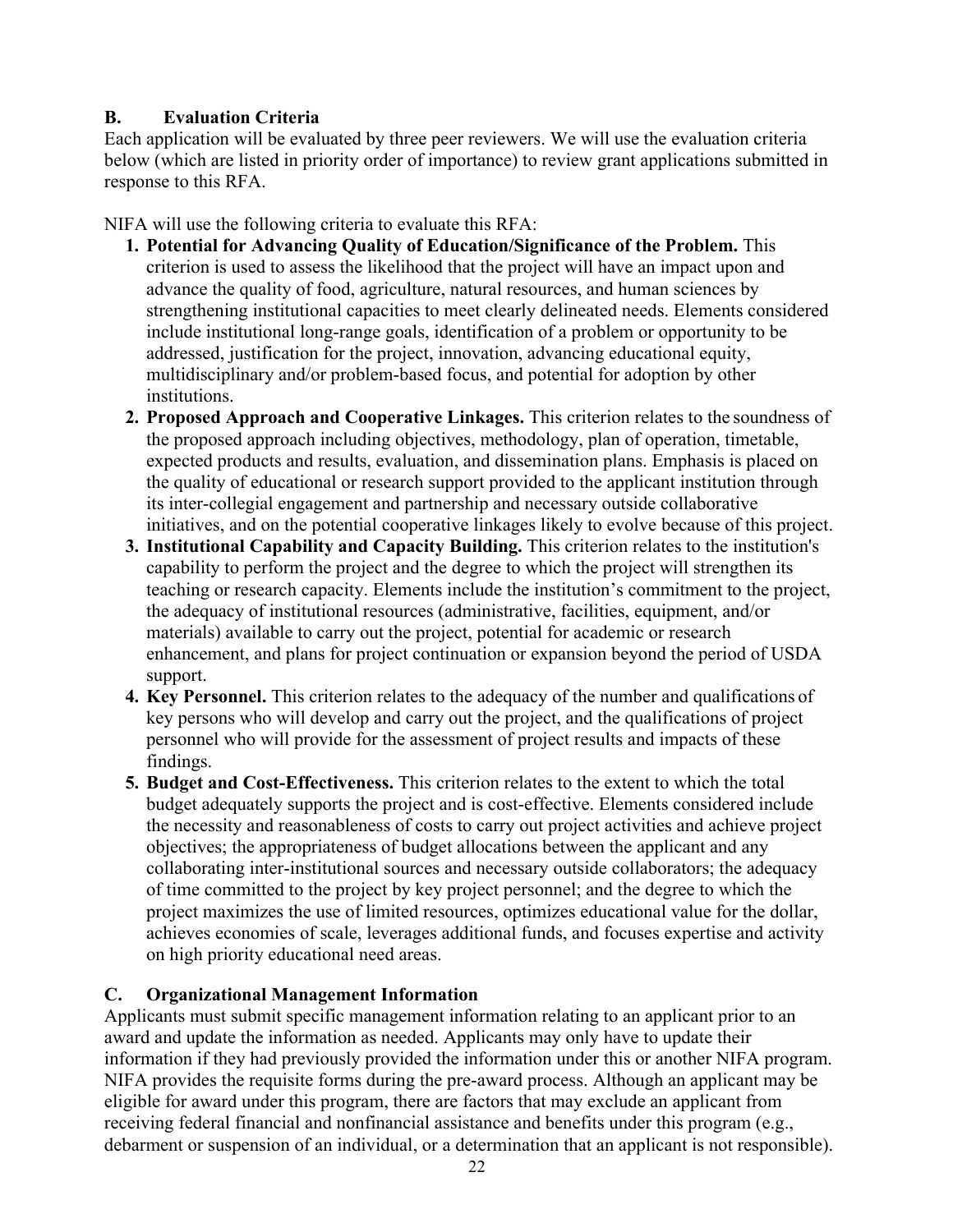## <span id="page-22-0"></span>**D. Application Disposition**

Applicants may withdraw at any time before NIFA makes a final funding decision. NIFA will retain all applications, including withdrawn applications and unfunded applications.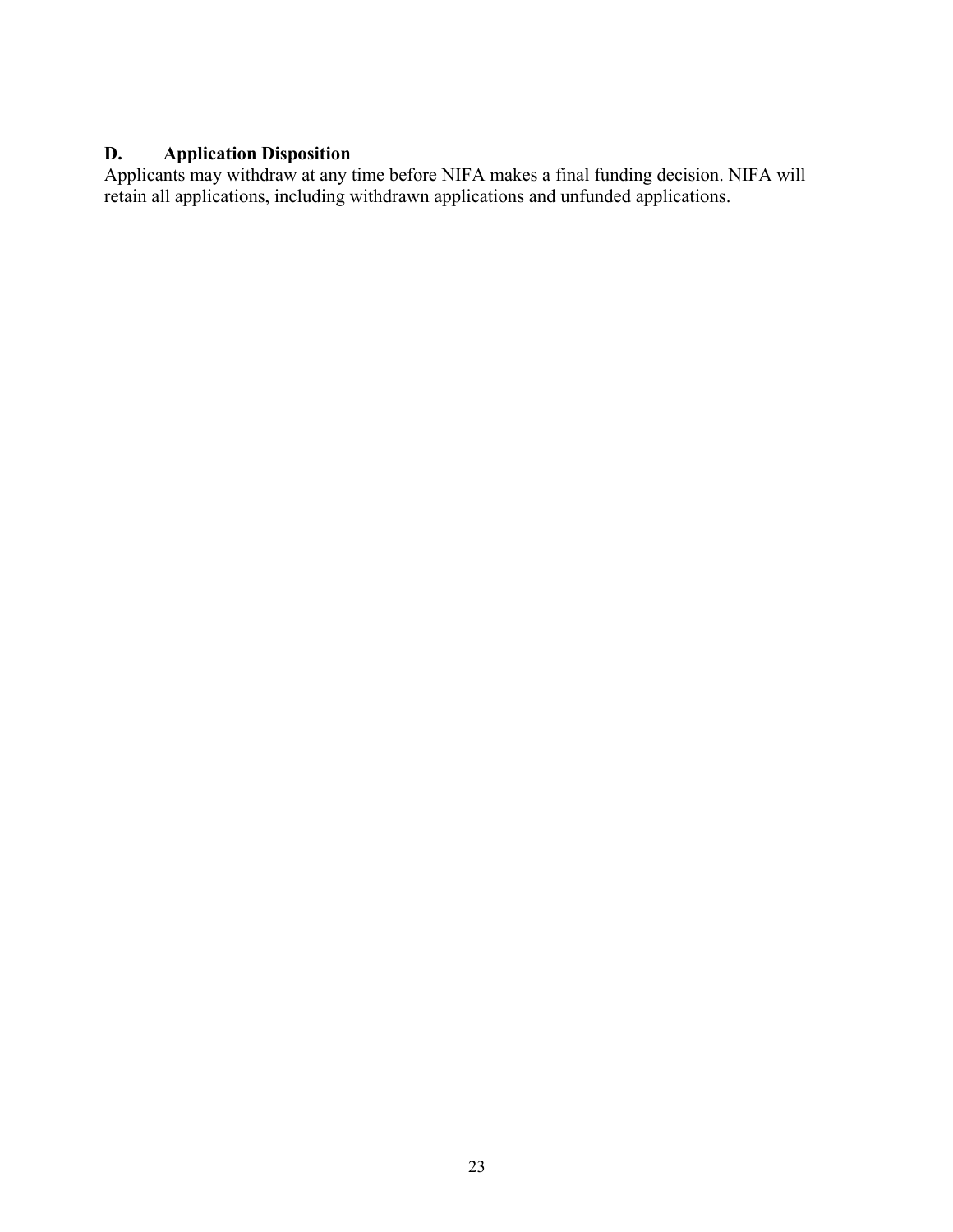## <span id="page-23-0"></span>**PART VI. AWARD ADMINISTRATION**

## <span id="page-23-1"></span>**A. General**

Within the limit of funds authorized, the NIFA awarding official will make grants to responsible and eligible applicants whose applications are judged most meritorious under the procedures set forth in this RFA. The date specified by the NIFA awarding official as the effective date of the grant must be no later than September 30 of the federal fiscal year in which the project is approved for support and funds are appropriated for such purpose, unless otherwise permitted by law. The project need not be initiated on the grant effective date, but as soon thereafter as practical so that project goals may be attained within the funded project period. All funds granted by NIFA under this RFA may be used only for the purpose for which they are granted in accordance with the approved application and budget, regulations, terms and conditions of the award, applicable federal cost principles, USDA assistance regulations, and [NIFA General Awards Administration](https://www.ecfr.gov/cgi-bin/text-idx?SID=1a74011311d649ff6313ca273791b131&mc=true&node=pt7.15.3430&rgn=div5)  [Provisions, 7 CFR Part 3430, subparts A through E.](https://www.ecfr.gov/cgi-bin/text-idx?SID=1a74011311d649ff6313ca273791b131&mc=true&node=pt7.15.3430&rgn=div5)

*Award Notice*. The award document will provide pertinent instructions and information as described in [2 CFR 200.211](https://www.ecfr.gov/cgi-bin/retrieveECFR?gp=&SID=c44a1f8f16917d78ba5ba676eac5fdc3&mc=true&r=SECTION&n=se2.1.200_1211) (see [NIFA's Terms and Conditions\)](https://nifa.usda.gov/terms-and-conditions).

## <span id="page-23-2"></span>**B. Administrative and National Policy Requirements**

Several federal statutes and regulations apply to grant applications and the projects outlined in this RFA (some are listed here: [Federal Regulations\)](https://nifa.usda.gov/federal-regulations). Unless specifically noted by statue or award-specific requirements, [NIFA Policy Guide](https://nifa.usda.gov/policy-guide) applies to all NIFA awards.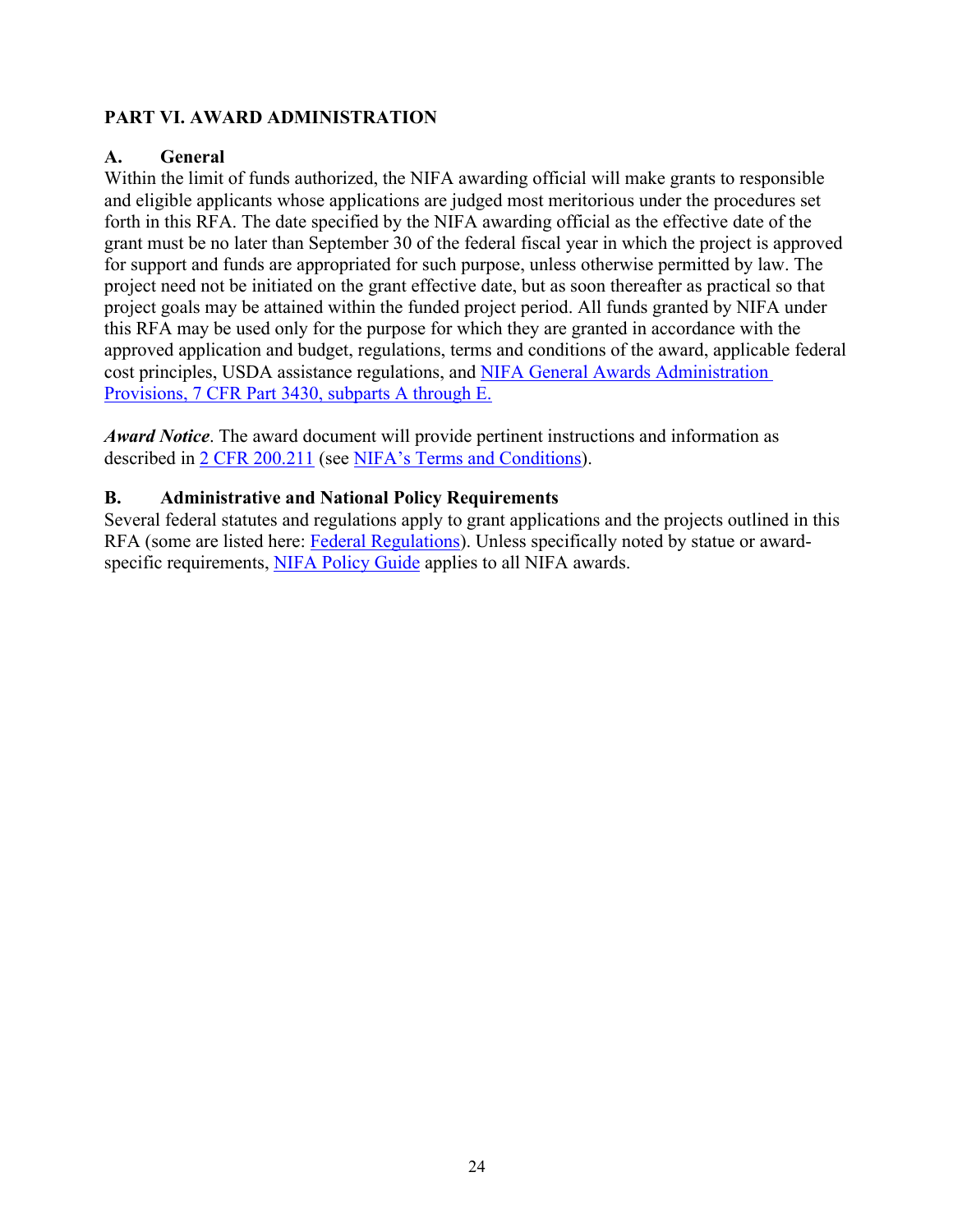## <span id="page-24-0"></span>**PART VII. OTHER INFORMATION**

## <span id="page-24-1"></span>**A. Use of Funds and Changes in Budget**

*Delegation of fiscal responsibility.* Unless the terms and conditions of the award state otherwise, awardees may not in whole or in part delegate or transfer to another person, institution, or organization the responsibility for use or expenditure of award funds.

*Changes in Budget or Project Plans*. In accordance with [2 CFR 200.308,](https://www.ecfr.gov/cgi-bin/text-idx?SID=3af89506559b05297e7d0334cb283e24&mc=true&node=se2.1.200_1308&rgn=div8) awardees must request prior approval from NIFA for the following program or budget-related reasons (the awardee is subject to the terms and conditions identified in the award):

- 1. Change in the scope or the objective of the project or program without prior written approval (even if there is no associated budget revision requiring).
- 2. Change in a key person specified in the application or the federal award.
- 3. Disengagement from the project for more than three months, or a 25 percent reduction in time devoted to the project.
- 4. Inclusion of costs that require prior approval in accordance with [2 CFR 200 Subpart E \(Cost](https://www.ecfr.gov/cgi-bin/text-idx?SID=dc069d42776cd3451f66232d56026057&mc=true&node=pt2.1.200&rgn=div5#sp2.1.200.e)  [Principles\),](https://www.ecfr.gov/cgi-bin/text-idx?SID=dc069d42776cd3451f66232d56026057&mc=true&node=pt2.1.200&rgn=div5#sp2.1.200.e) or [45 CFR Part 75 Appendix IX,](https://www.ecfr.gov/cgi-bin/text-idx?node=pt45.1.75#ap45.1.75_1521.ix) [\(Principles for Determining Costs Applicable to](https://www.ecfr.gov/cgi-bin/text-idx?node=pt45.1.75#ap45.1.75_1521.ix)  [Research and Development under Awards and Contracts with Hospitals\)](https://www.ecfr.gov/cgi-bin/text-idx?node=pt45.1.75#ap45.1.75_1521.ix), or [48 CFR,](https://www.ecfr.gov/cgi-bin/text-idx?SID=4d9d83a5cef52c19c5ff83421fa48a4b&mc=true&tpl=/ecfrbrowse/Title48/48tab_02.tpl) unless waived by the federal awarding agency,
- 5. [48 CFR Part 31, Contract Cost Principles and Procedures;](https://www.ecfr.gov/cgi-bin/text-idx?SID=4d9d83a5cef52c19c5ff83421fa48a4b&mc=true&node=pt48.1.31&rgn=div5)
- 6. Transfer of funds budgeted for participant support costs to other categories of expense [\(2 CFR 200.456 Participant support costs\)](https://www.ecfr.gov/cgi-bin/text-idx?SID=875f7422535a157681c65d5ff44deb32&mc=true&node=pt2.1.200&rgn=div5#se2.1.200_1456);
- 7. Sub-awarding, transferring or contracting out of any work under a federal award, including fixed amount sub-awards (see [2 CFR 200.333, Fixed Amount Sub-awards\)](https://www.ecfr.gov/cgi-bin/text-idx?SID=9eaf9554e1f32bf0d83aca55646e9b7e&mc=true&node=pt2.1.200&rgn=div5#se2.1.200_1333), unless described in the application and funded in the approved federal awards. This provision does not apply to the acquisition of supplies, material, equipment, or general support services.
- 8. Changes in the approved cost-sharing or matching provided by the non-federal entity; and
- 9. The need for additional federal funds to complete the project.

## <span id="page-24-2"></span>**B. Confidential Aspects of Applications and Awards**

When an application results in an award, it becomes a part of NIFA transaction records, which are available to the public. Information that the Secretary of Agriculture determines to be confidential, privileged, or proprietary in nature will be held in confidence to the extent permitted by law. Therefore, applicants should clearly mark any information within the application they wish to have considered as confidential, privileged, or proprietary. NIFA will retain a copy of an application that does not result in an award for three years. Such an application will be released only with the consent of the applicant or to the extent required by law. An applicant may withdraw at any time prior to the final action thereon.

## <span id="page-24-3"></span>**C. Regulatory Information**

This program is not subject to the provisions of [Executive Order 12372,](https://www.fws.gov/policy/library/rgeo12372.pdf) which requires intergovernmental consultation with state and local officials. Under the provisions of the [Paperwork Reduction Act of 1995](https://www.reginfo.gov/public/reginfo/pra.pdf) [\(44 U.S.C. Chapter 35\)](http://uscode.house.gov/view.xhtml?path=/prelim@title44/chapter35&edition=prelim), the collection of information requirements contained in this notice have been approved under [OMB Document No. 0524-0039.](https://www.federalregister.gov/documents/2018/10/29/2018-23552/submission-for-omb-review-comment-request)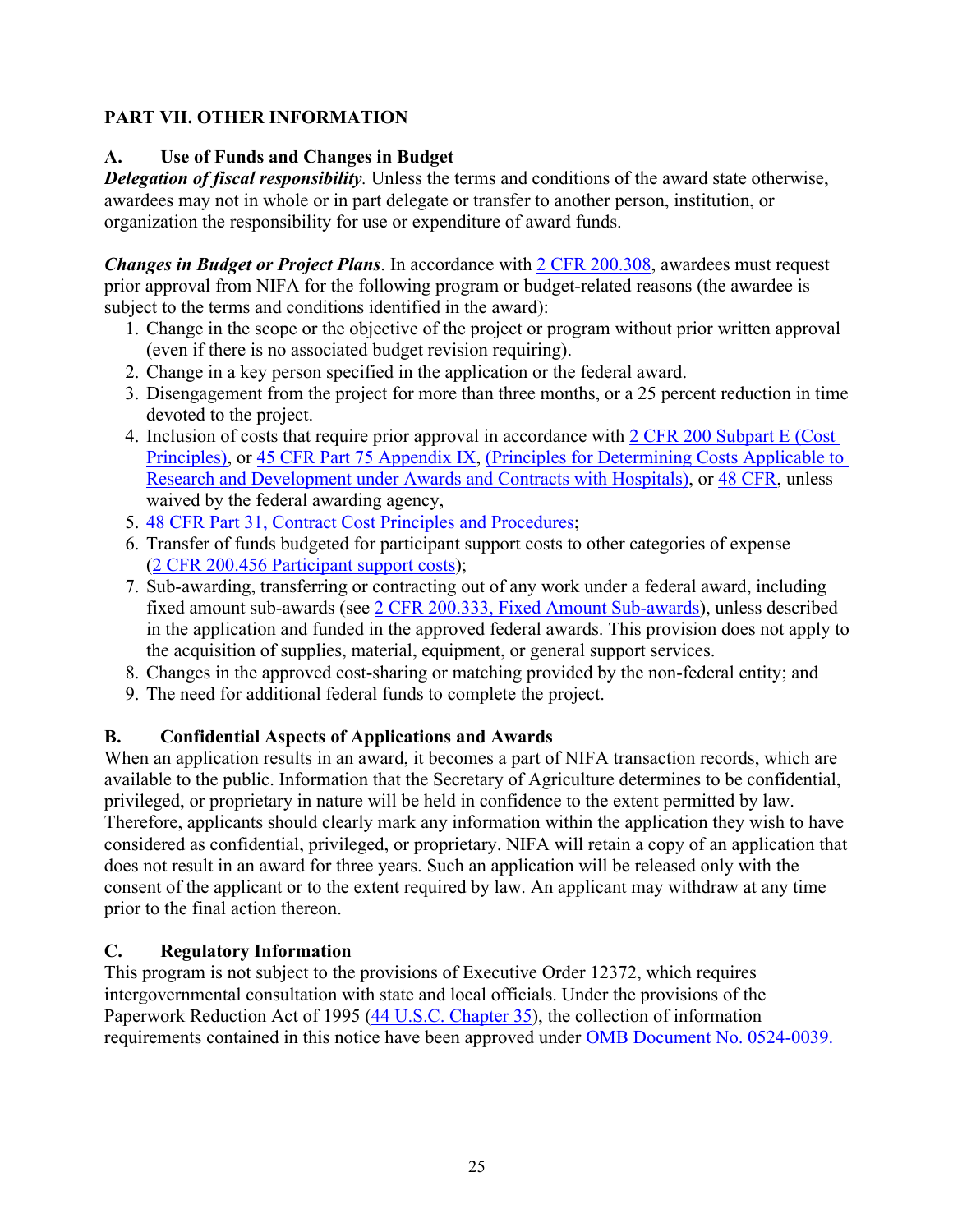#### **APPENDIX I: AGENCY CONTACT**

#### <span id="page-25-0"></span>**Program Contact**

| Name          | Email              | Telephone    |
|---------------|--------------------|--------------|
| Irma Lawrence | ilawrence@usda.gov | 816-926-1905 |

For administrative questions related to:

- 1. Grants.gov, see Part IV of this RFA
- 2. Other RFA or application questions, please email grantapplication questions  $@$ usda.gov
- 3. Awards under this RFA, please email  $\frac{awards(0) \text{usda.gov}}{awards(1)}$

#### **U.S. Postal Mailing Address:**

National Institute of Food and Agriculture U.S. Department of Agriculture P.O. Box 419205, MS 10000 Kansas City, MO 64141-6205

#### **Courier/Package Delivery Address:**

National Institute of Food and Agriculture United States Department of Agriculture 2312 East Bannister Road, MS 10000 Kansas City, MO 64141-3061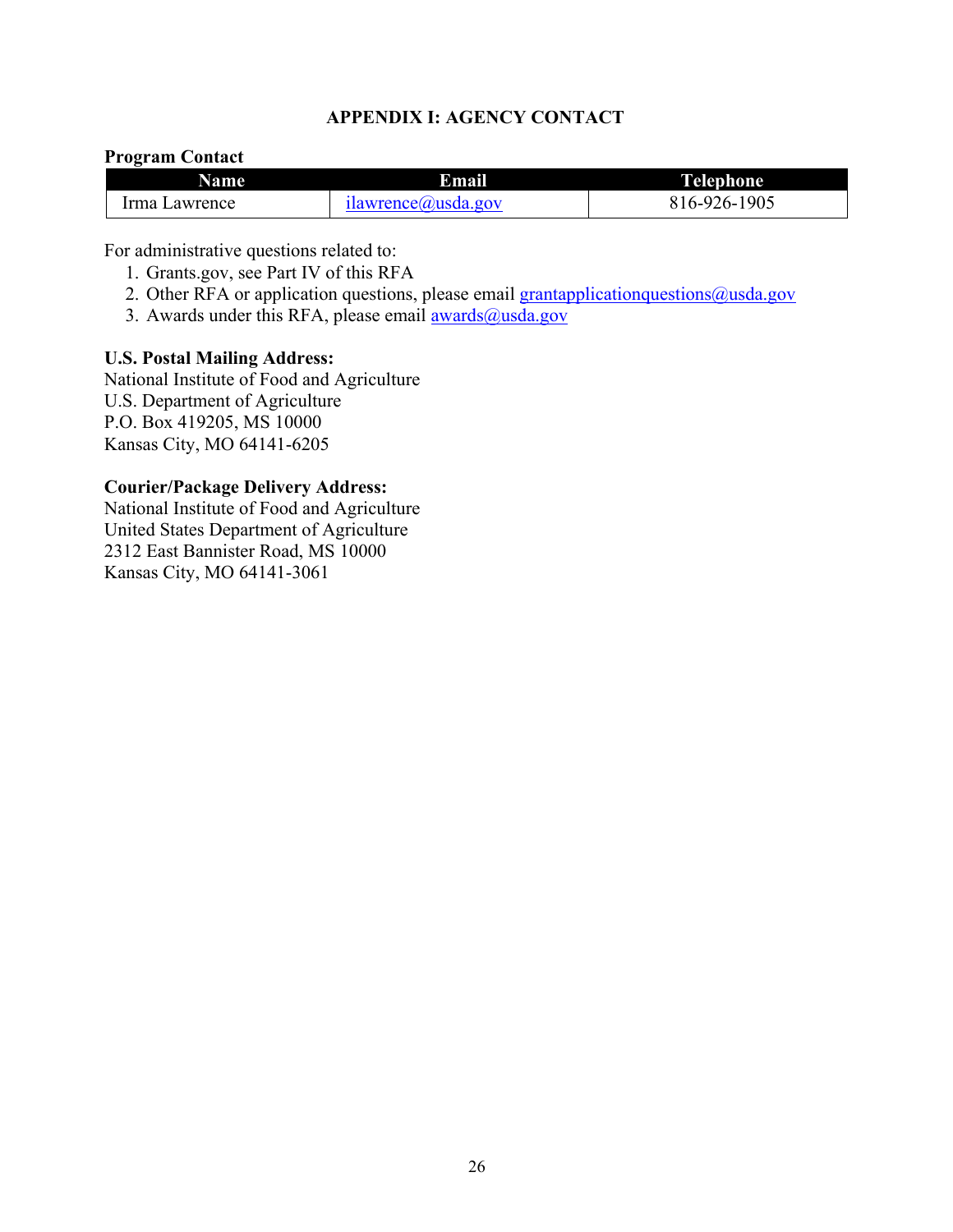<span id="page-26-0"></span>

| <b>Name</b>                                                        | <b>Acronyms</b> |  |  |  |
|--------------------------------------------------------------------|-----------------|--|--|--|
| Agriculture and Food Science Facilities and Equipment Program for  | <b>AGFEI</b>    |  |  |  |
| <b>Insular Areas</b>                                               |                 |  |  |  |
| <b>Authorized Representative</b>                                   | AR              |  |  |  |
| Agricultural Research, Extension, and Education reform Act of 1998 | <b>AREERA</b>   |  |  |  |
| Data Management Plan                                               | <b>DMP</b>      |  |  |  |
| National Agricultural Research, Extension, and Teaching Policy Act | <b>NARETPA</b>  |  |  |  |
| of 1977                                                            |                 |  |  |  |
| National Institute of Food and Agriculture                         | <b>NIFA</b>     |  |  |  |
| Project Director                                                   | <b>PD</b>       |  |  |  |
| Project Investigator                                               | PI              |  |  |  |
| <b>Request for Application</b>                                     | <b>RFA</b>      |  |  |  |
| Research, Education, and Economics                                 | <b>REE</b>      |  |  |  |
| <b>Resident Instruction Grants for</b>                             | <b>RIIA</b>     |  |  |  |
| Institutions of Higher Education in Insular Areas                  |                 |  |  |  |
| Science Technology Engineering and Mathematics                     | <b>STEM</b>     |  |  |  |
| Teaching Federal Funds Awarded                                     | <b>TFFA</b>     |  |  |  |
| United States Department of Agriculture                            | <b>USDA</b>     |  |  |  |

## **APPENDIX II: GLOSSARY OF TERMS**